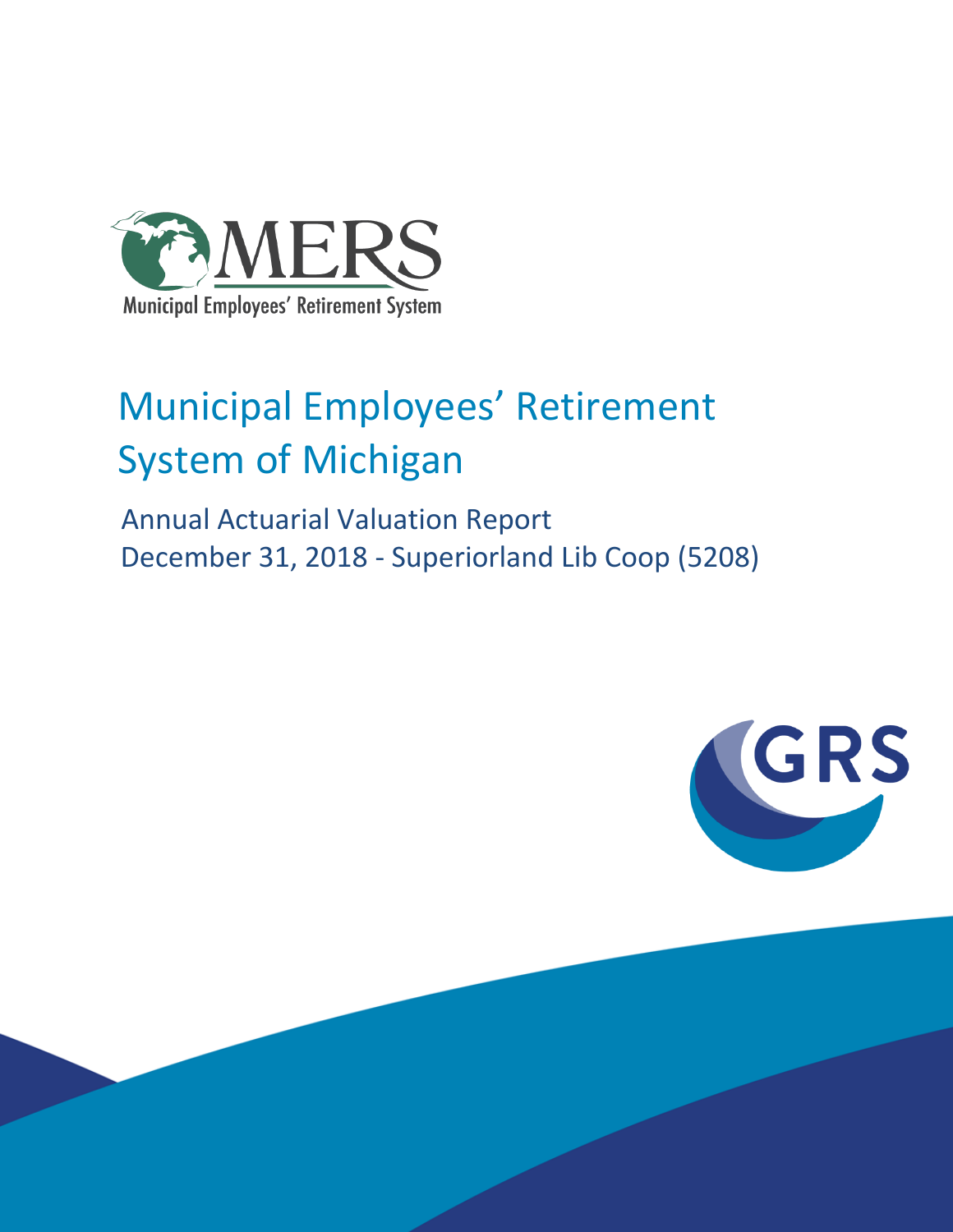

Spring, 2019

Superiorland Lib Coop

In care of: Municipal Employees' Retirement System of Michigan 1134 Municipal Way Lansing, Michigan 48917

This report presents the results of the Annual Actuarial Valuation, prepared for Superiorland Lib Coop (5208) as of December 31, 2018. The report includes the determination of liabilities and contribution rates resulting from the participation in the Municipal Employees' Retirement System of Michigan ("MERS"). This report contains the minimum actuarially determined contribution requirement, in alignment with the MERS Plan Document, Actuarial Policy, and the Michigan Constitution and governing statutes. Superiorland Lib Coop is responsible for the employer contributions needed to provide MERS benefits for its employees and former employees.

The purposes of this valuation are to:

- Measure funding progress as of December 31, 2018,
- Establish contribution requirements for the fiscal year beginning October 1, 2020,
- Provide information regarding the identification and assessment of risk,
- Provide actuarial information in connection with applicable Governmental Accounting Standards Board (GASB) statements, and
- Provide information to assist the local unit of government with state reporting requirements.

This valuation assumed the continuing ability of the plan sponsor to make the contributions necessary to fund this plan. A determination regarding whether or not the plan sponsor is actually able to do so is outside our scope of expertise and was not performed.

The findings in this report are based on data and other information through December 31, 2018. The valuation was based upon information furnished by MERS concerning Retirement System benefits, financial transactions, plan provisions and active members, terminated members, retirees and beneficiaries. We checked for internal reasonability and year-to-year consistency, but did not audit the data. We are not responsible for the accuracy or completeness of the information provided by MERS.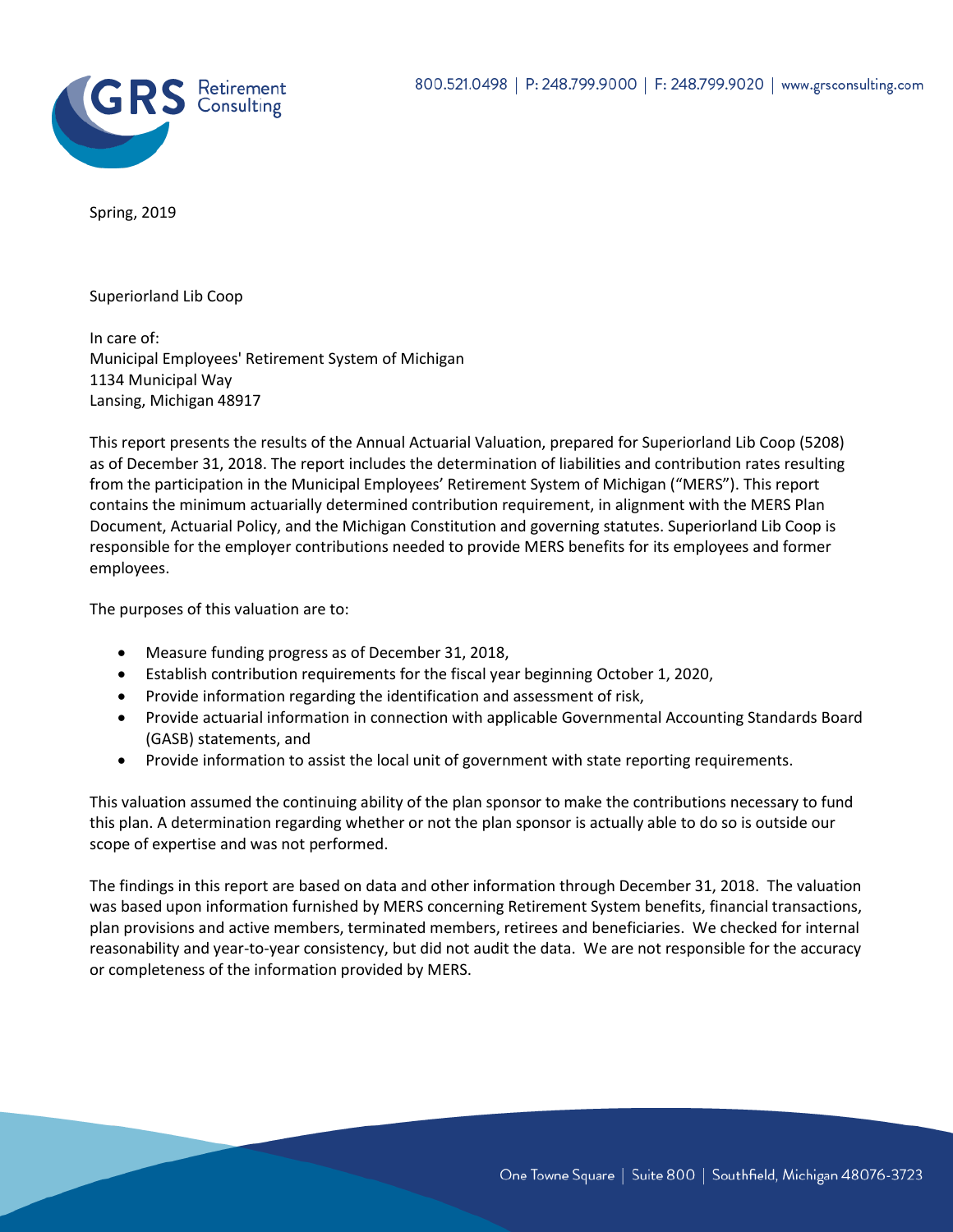Superiorland Lib Coop Spring, 2019 Page 2

The Municipal Employees' Retirement Act, PA 427 of 1984 and the MERS' Plan Document Article VI sec. 71 (1)(d), provides the MERS Board with the authority to set actuarial assumptions and methods after consultation with the actuary. As the fiduciary of the plan, MERS Retirement Board sets certain assumptions for funding and GASB purposes. These assumptions are checked regularly through a comprehensive study, called an Experience Study. The most recent study was completed in 2015, as prepared by the prior actuary, and is the basis of the assumptions and methods currently in place. **At the February 28, 2019 board meeting, the MERS Retirement Board adopted new economic assumptions effective with the December 31, 2019 annual actuarial valuation, which will impact contributions beginning in 2021.** An illustration of the potential impact is found in this report.

The Michigan Department of Treasury provides required assumptions to be used for purposes of Public Act 202 reporting. These assumptions are for reporting purposes only and do not impact required contributions. Please refer to the State Reporting page found at the end of this report for information for this filing.

For a full list of all the assumptions used, please refer to the division-specific assumptions described in table(s) in this report, and to the Appendix on the MERS website at: [http://www.mersofmich.com/Portals/0/Assets/Resources/AAV-Appendix/MERS-2018AnnualActuarialValuation-](http://www.mersofmich.com/Portals/0/Assets/Resources/AAV-Appendix/MERS-2018AnnualActuarialValuation-Appendix.pdf)[Appendix.pdf](http://www.mersofmich.com/Portals/0/Assets/Resources/AAV-Appendix/MERS-2018AnnualActuarialValuation-Appendix.pdf).

#### **The actuarial assumptions used for this valuation are reasonable for purposes of the measurement.**

This report has been prepared by actuaries who have substantial experience valuing public employee retirement systems. To the best of our knowledge the information contained in this report is accurate and fairly presents the actuarial position of Superiorland Lib Coop as of the valuation date. All calculations have been made in conformity with generally accepted actuarial principles and practices, with the Actuarial Standards of Practice issued by the Actuarial Standards Board, and with applicable statutes.

David T. Kausch, Rebecca L. Stouffer, and Mark Buis are members of the American Academy of Actuaries. These actuaries meet the Academy's Qualification Standards to render the actuarial opinions contained herein. The signing actuaries are independent of the plan sponsor. GRS maintains independent consulting agreements with certain local units of government for services unrelated to the actuarial consulting services provided in this report.

The Retirement Board of the Municipal Employees' Retirement System of Michigan confirms that the System provides for payment of the required employer contribution as described in Section 20m of Act No. 314 of 1965 (MCL 38.1140m).

This information is purely actuarial in nature. It is not intended to serve as a substitute for legal, accounting or investment advice.

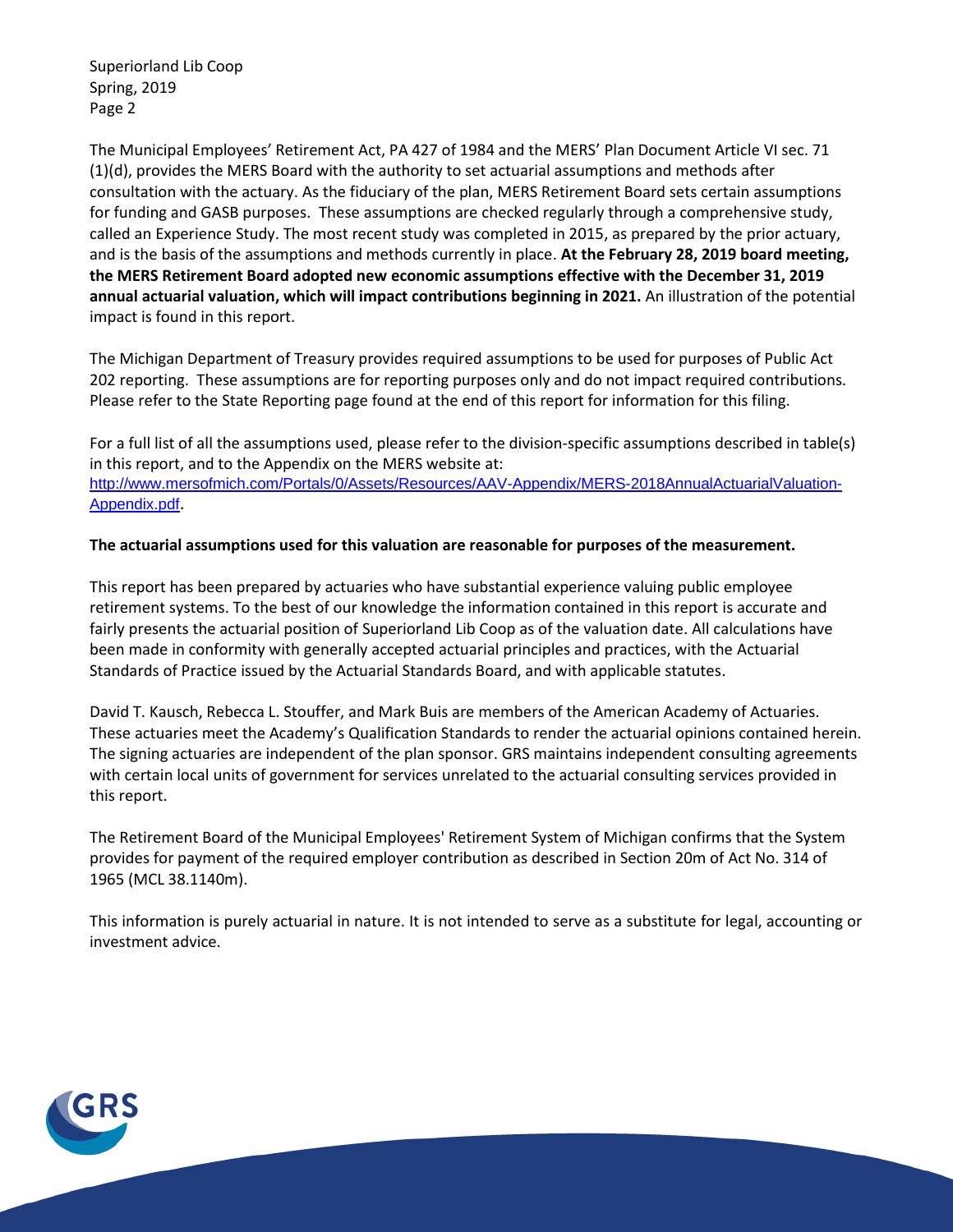Superiorland Lib Coop Spring, 2019 Page 3

This report was prepared at the request of the MERS Retirement Board and may be provided only in its entirety by the municipality to other interested parties (MERS customarily provides the full report on request to associated third parties such as the auditor for the municipality). GRS is not responsible for the consequences of any unauthorized use. This report should not be relied on for any purpose other than the purposes described herein. Determinations of financial results, associated with the benefits described in this report, for purposes other than those identified above may be significantly different.

If you have reason to believe that the plan provisions are incorrectly described, that important plan provisions relevant to this valuation are not described, that conditions have changed since the calculations were made, that the information provided in this report is inaccurate or is in anyway incomplete, or if you need further information in order to make an informed decision on the subject matter in this report, please contact your Regional Manager at 1.800.767.MERS (6377).

Sincerely,

David Mausch

David T. Kausch, FSA, FCA, EA, MAAA

Rebecca J. Stouff

Rebecca L. Stouffer, ASA, FCA, MAAA

Marl Bri

Mark Buis, FSA, FCA, EA, MAAA

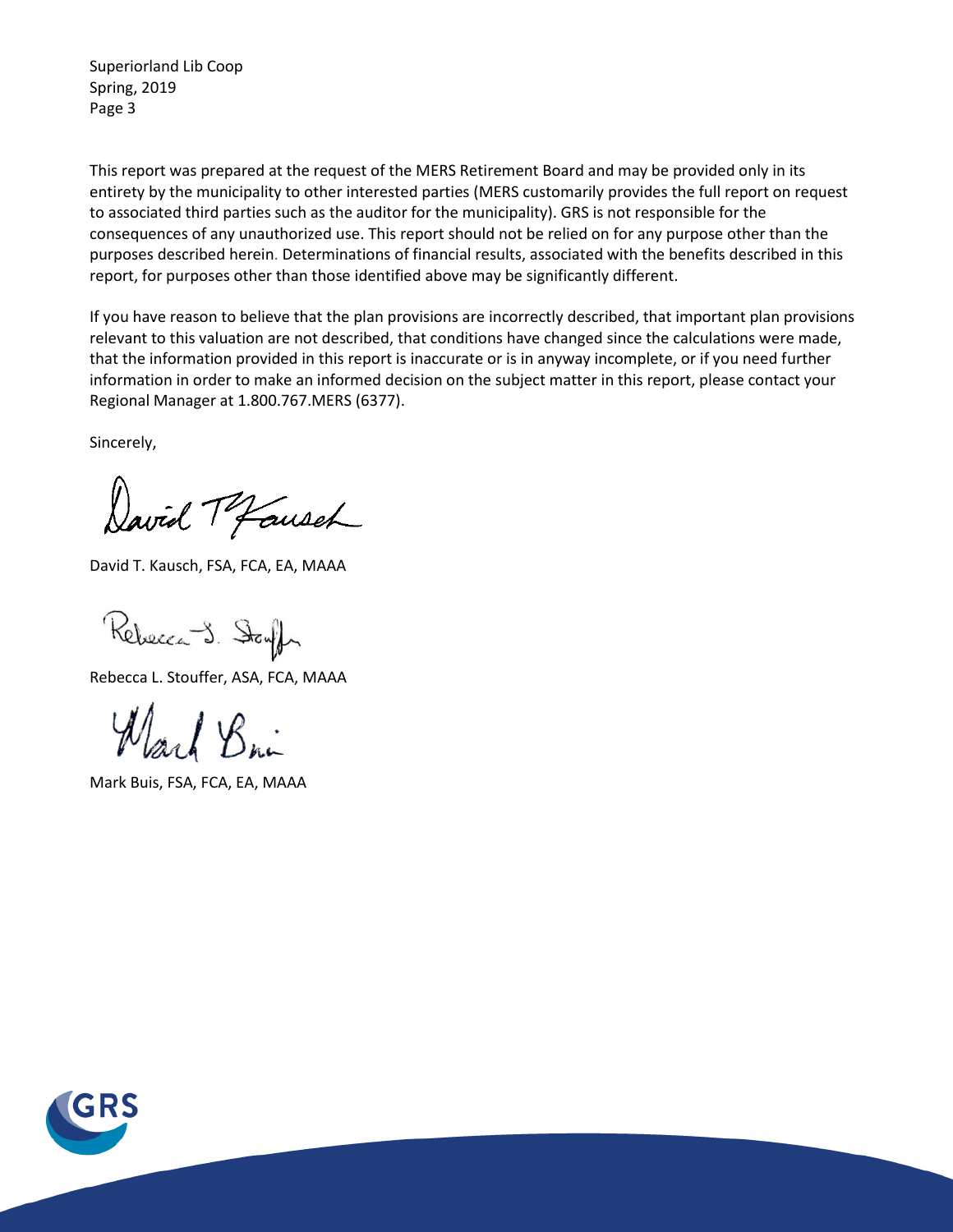# **Table of Contents**

| Table 6: Actuarial Accrued Liabilities and Valuation Assets as of December 31, 201814 |  |
|---------------------------------------------------------------------------------------|--|
|                                                                                       |  |
|                                                                                       |  |
|                                                                                       |  |
|                                                                                       |  |
|                                                                                       |  |
|                                                                                       |  |
|                                                                                       |  |
|                                                                                       |  |

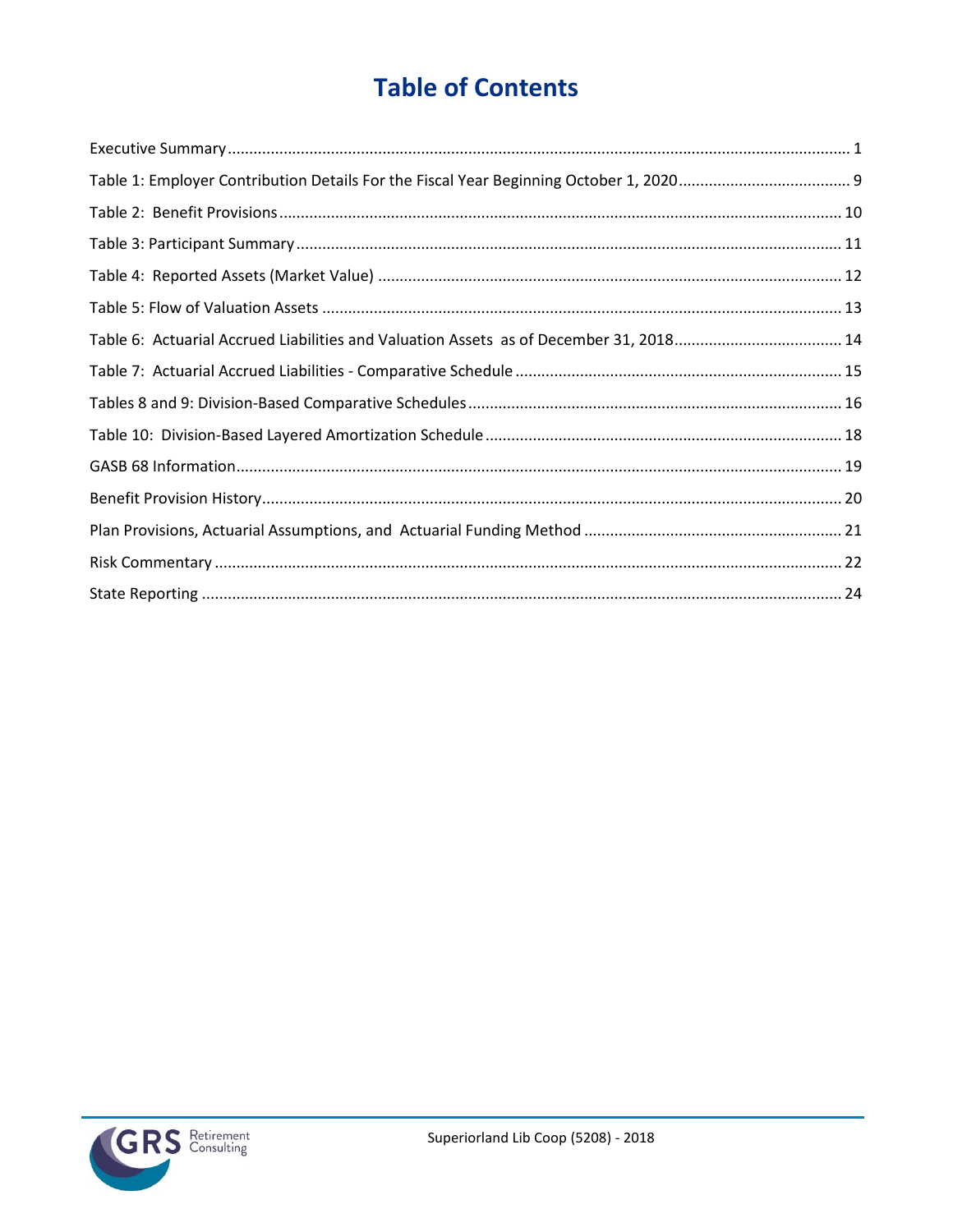## **Executive Summary**

### <span id="page-5-0"></span>**Funded Ratio**

The funded ratio of a plan is the percentage of the dollar value of the actuarial accrued liability that is covered by the actuarial value of assets. While funding ratio may be a useful plan measurement, understanding a plan's funding trend may be more important than a particular point in time. Refer to Table 7 to find a history of this information.

|               | 12/31/2018 | 12/31/2017 |
|---------------|------------|------------|
| Funded Ratio* | 78%        | '5%        |

\* Reflects assets from Surplus divisions, if any.

There has been a change in actuary and actuarial software since the December 31, 2017 valuation. Throughout this report are references to valuation results generated prior to the 2018 valuation date. Results prior to 2018 were received directly from the prior actuary or extracted from the previous valuation system by MERS's technology service provider.

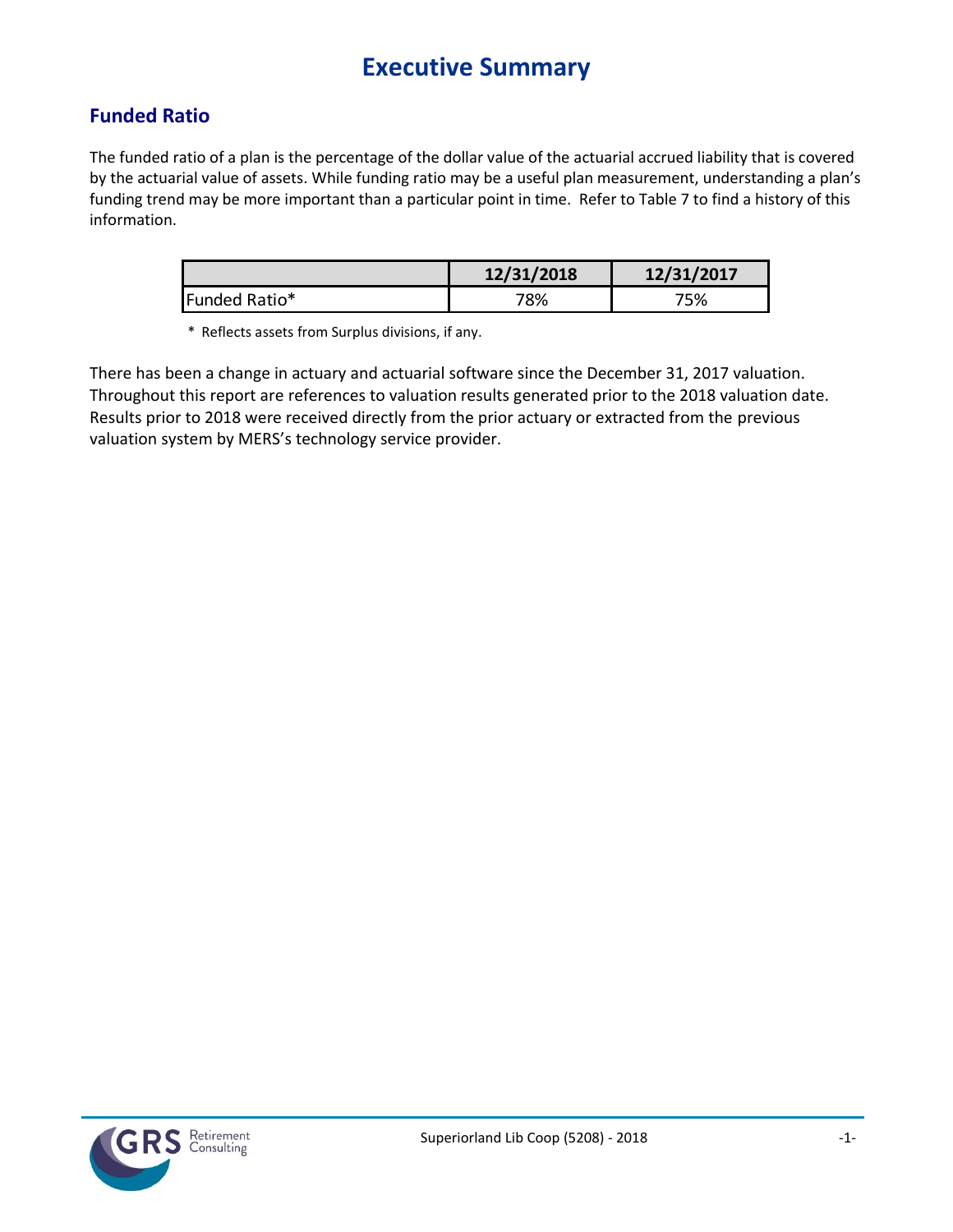### **Required Employer Contributions:**

Your required employer contributions are shown in the following table. Employee contributions, if any, are in addition to the employer contributions. Changes to the actuarial assumptions and methods based on the 2015 Experience Study are phased-in over a 5-year period. This valuation reflects the fourth year of the phase-in.

Your minimum required contribution is the amount in the "Phase-in" columns. By default, MERS will invoice you the phased-in contribution amount, but strongly encourages you to contribute more than the minimum required contribution. If you requested and have been billed using No Phase-in rates, your 2019 rates will continue to use the No Phase-in method. If you have been billed using the Phased-in rates and wish to change to rates based on No Phase-in, please contact MERS.

|                               |            |             | <b>Percentage of Payroll</b> |             | Monthly \$ Based on Projected Payroll |            |            |              |             |            |  |  |  |
|-------------------------------|------------|-------------|------------------------------|-------------|---------------------------------------|------------|------------|--------------|-------------|------------|--|--|--|
|                               | Phase-in   | No Phase-in | Phase-in                     | No Phase-in | No Phase-in<br>Phase-in               |            | Phase-in   |              | No Phase-in |            |  |  |  |
| <b>Valuation Date:</b>        | 12/31/2018 | 12/31/2018  | 12/31/2017                   | 12/31/2017  |                                       | 12/31/2018 | 12/31/2018 | 12/31/2017   |             | 12/31/2017 |  |  |  |
|                               | October 1, | October 1.  | October 1,                   | October 1.  | October 1,                            |            | October 1. | October 1.   | October 1,  |            |  |  |  |
| <b>Fiscal Year Beginning:</b> | 2020       | 2020        | 2019                         | 2019        |                                       | 2020       | 2020       | 2019         | 2019        |            |  |  |  |
| <b>Division</b>               |            |             |                              |             |                                       |            |            |              |             |            |  |  |  |
| 01 - General                  |            |             |                              |             |                                       | 2,118      | 2,187      | 1,737        |             | 1,875      |  |  |  |
| <b>Municipality Total</b>     |            |             |                              |             |                                       | 2,118      | 2,187      | $1,737$   \$ |             | 1,875      |  |  |  |

Employee contribution rates:

|                        | <b>Employee Contribution Rate</b> |            |  |  |  |  |  |
|------------------------|-----------------------------------|------------|--|--|--|--|--|
| <b>Valuation Date:</b> | 12/31/2018                        | 12/31/2017 |  |  |  |  |  |
| <b>Division</b>        |                                   |            |  |  |  |  |  |
| 01 - General           | 4.70%                             | 4.70%      |  |  |  |  |  |

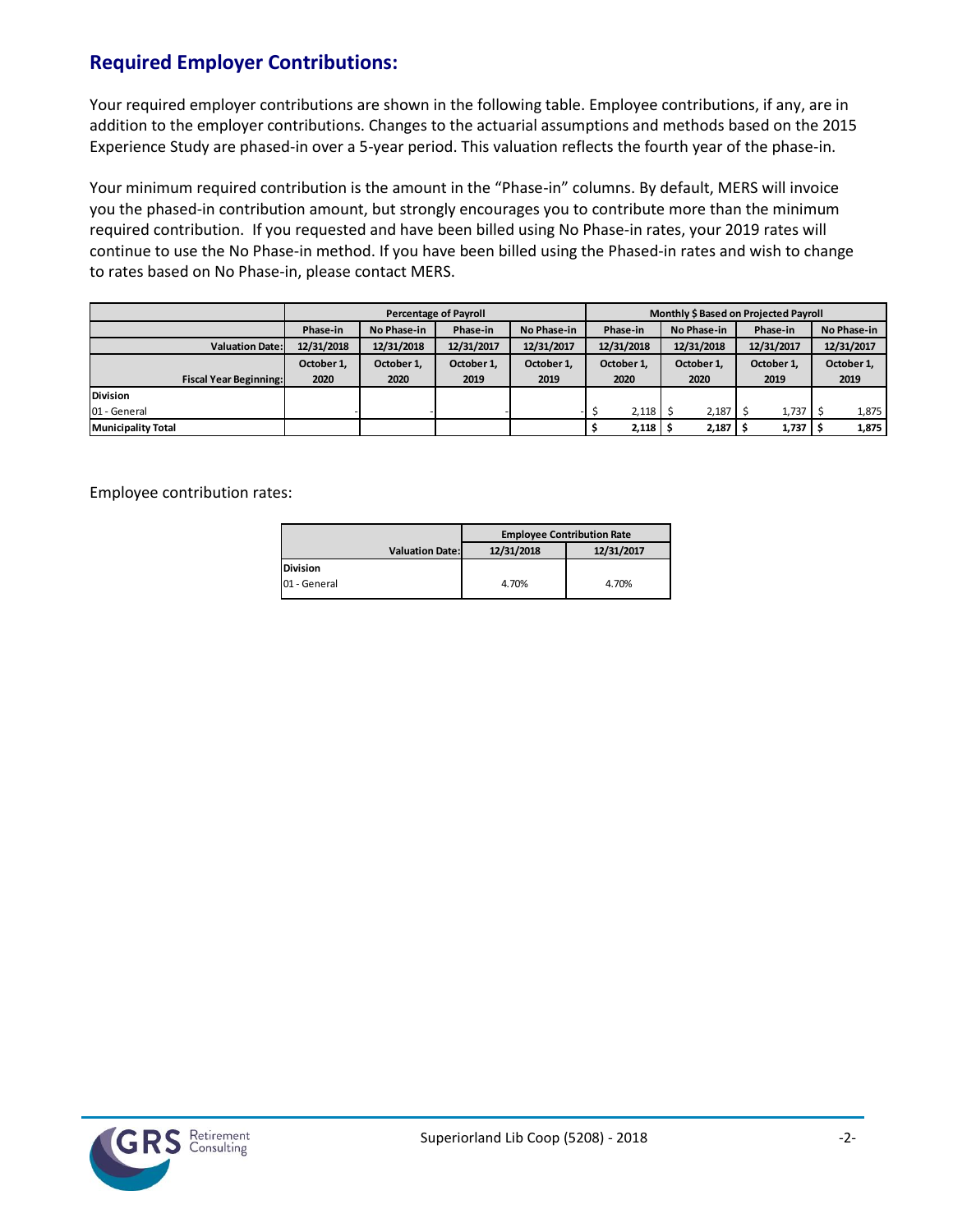The employer may contribute more than the minimum required contributions, as these additional contributions will earn investment income and may result in lower future contribution requirements. Employers making contributions in excess of the minimum requirements may elect to apply the excess contribution immediately to a particular division, or segregate the excess into one or more of what MERS calls "Surplus" divisions. An election in the first case would immediately reduce any unfunded accrued liability and lower the amortization payments throughout the remaining amortization period. An election to set up Surplus divisions would not immediately lower future contributions, however the assets from the Surplus division could be transferred to an unfunded division in the future to reduce the unfunded liability in future years, or to be used to pay all or a portion of the minimum required contribution in a future year. For purposes of this report, the assets in any Surplus division have been included in the municipality's total assets, unfunded accrued liability and funded status, however, these assets are not used in calculating the minimum required contribution.

### **MERS strongly encourages employers to contribute more than the minimum contribution shown above.**

Assuming that experience of the plan meets actuarial assumptions:

• To accelerate to a 100% funding ratio in 10 years, estimated monthly employer contributions for the fiscal year beginning in 2020 for the entire employer would be \$3,295, instead of \$2,187.

### **How and Why Do These Numbers Change?**

In a defined benefit plan contributions vary from one annual actuarial valuation to the next as a result of the following:

- Changes in benefit provisions (see Table 2)
- Changes in actuarial assumptions and methods (see the Appendix)
- Experience of the plan (investment experience and demographic experience); this is the difference between actual experience of the plan and the actuarial assumptions.

### **Comments on Investment Rate of Return Assumption**

A defined benefit plan is funded by employer contributions, participant contributions, and investment earnings. Investment earnings have historically provided **more than half** of the funding. The larger the share of benefits being provided from investment returns, the smaller the required contributions, and vice versa. Determining the contributions required to prefund the promised retirement benefits requires an assumption of what investment earnings are expected to add to the fund over a long period of time. This is called the **Investment Return Assumption**.

The MERS Investment Return Assumption is **7.75%** per year. This, along with all of our other actuarial assumptions, is reviewed at least every five years in an Experience Study that compares the assumptions used against actual experience and recommends adjustments if necessary. If your municipality would like to explore contributions at lower assumed investment return assumptions, please review the "what if" projection scenarios later in this report.

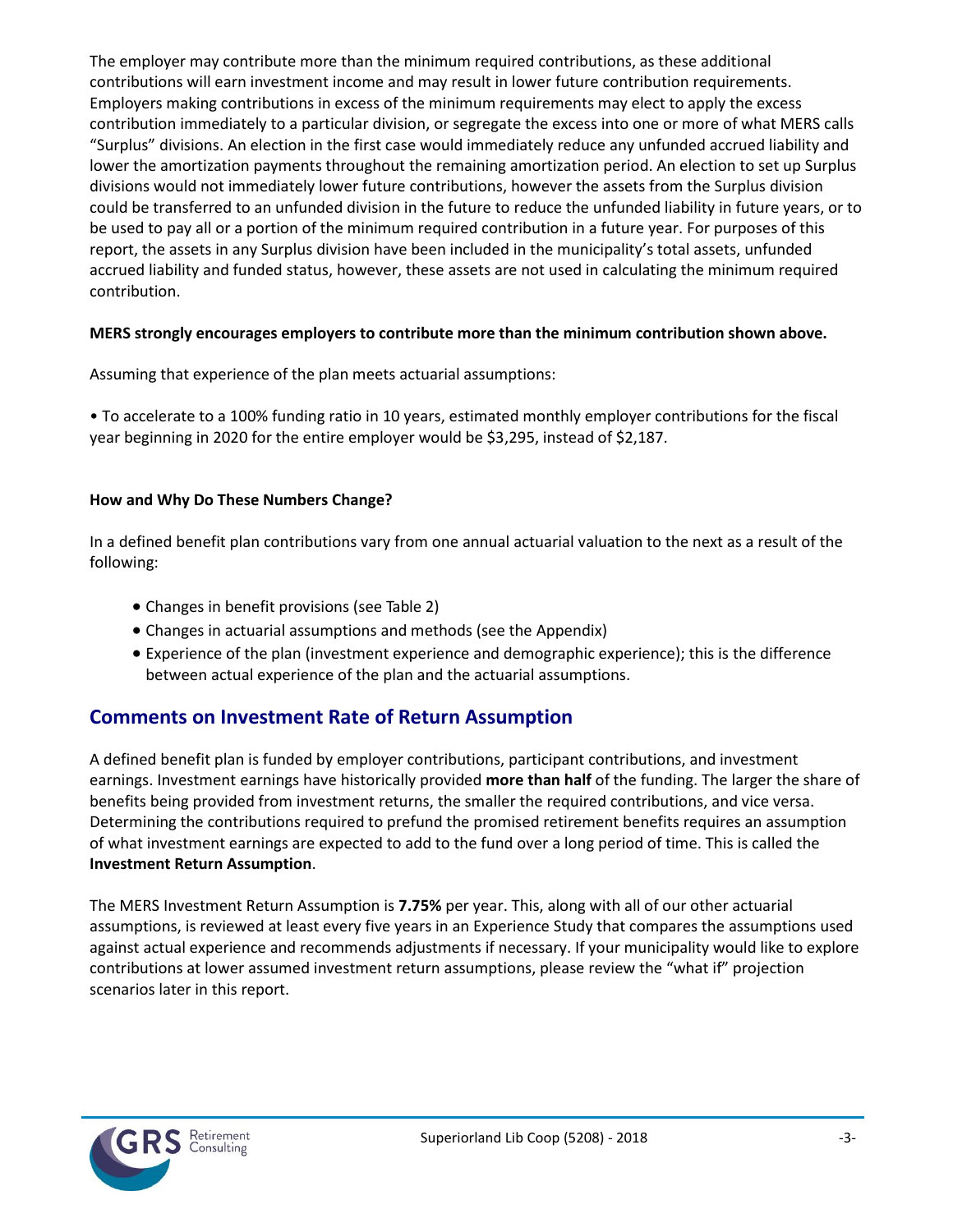### **Assumption Change in 2019**

At the February 28, 2019 board meeting, the MERS Retirement Board adjusted key economic assumptions. These assumptions, in particular the investment return assumption, have a significant effect on a plan's required contribution and funding level. Historically low interest rates, along with high equity market valuations, have led to reductions in projected returns for most asset classes. This has resulted in a Board adopted reduction in the investment rate of return assumption to 7.35%, effective with the December 31, 2019 valuation first impacting 2021 contributions. The Board also changed the assumed rate of wage inflation from 3.75% to 3.00%, with the same effective date. This report includes a "What If" scenario of 7.35%/3.00% in order to show the potential impact of this assumption change.

### **Comments on Asset Smoothing**

To avoid dramatic spikes and dips in annual contribution requirements due to short term fluctuations in asset markets, MERS applies a technique called **asset smoothing**. This spreads out each year's investment gains or losses over the prior year and the following four years. This smoothing method is used to determine your actuarial value of assets (valuation assets), which is then used to determine both your funded ratio and your required contributions. The (smoothed) **actuarial rate of return for 2018 was 3.80%, while the actual market rate of return was (4.12)%.** To see historical details of the market rate of return, compared to the smoothed actuarial rate of return, refer to this report's Appendix, or view the "How S[moothing Works" video](https://vimeo.com/mersofmich/review/290989403/5707240419) on the [Defined Benefit resource page](http://www.mersofmich.com/Employer/Programs/Defined-Benefit-Plan) of the MERS website.

As of December 31, 2018 the actuarial value of assets is 110% of market value due to asset smoothing. This means that meeting the actuarial assumption in the next few years will require average annual market returns that exceed the 7.75% investment return assumption, or contribution requirements will continue to increase.

If the December 31, 2018 valuation results were based on market value instead of actuarial value:

- The funded percent of your entire municipality would be 71% (instead of 78%); and
- Your total employer contribution requirement for the fiscal year starting October 1, 2020 would be \$31,932 (instead of \$26,244)

### **Alternate Scenarios to Estimate the Potential Volatility of Results ("What If Scenarios")**

The calculations in this report are based on assumptions about long-term economic and demographic behavior. These assumptions will never materialize in a given year, except by coincidence. Therefore the results will vary from one year to the next. The volatility of the results depends upon the characteristics of the plan. For example:

- Open divisions that have substantial assets compared to their active employee payroll will have more volatile employer contribution rates due to investment return fluctuations.
- Open divisions that have substantial accrued liability compared to their active employee payroll will have more volatile employer contribution rates due to demographic experience fluctuations.
- Small divisions will have more volatile contribution patterns than larger divisions because statistical fluctuations are relatively larger among small populations.
- Shorter amortization periods result in more volatile contribution patterns.

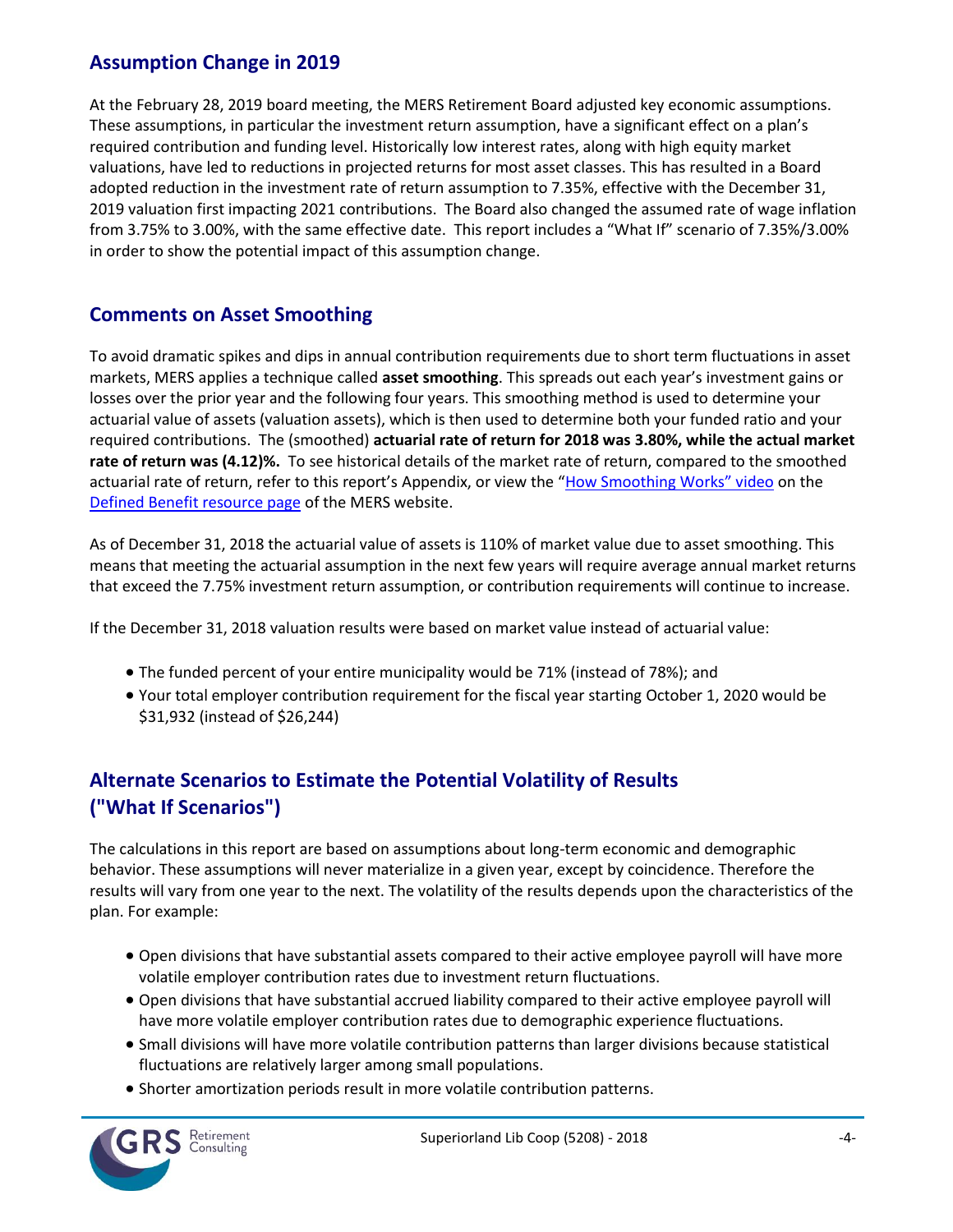Many assumptions are important in determining the required employer contributions. In the following table, we show the impact of varying the Investment Return assumption and the Wage Inflation assumption. Lower investment returns would result in higher required employer contributions, and vice-versa. Lower wage inflation generally results in lower required employer contributions as a dollar amount in the long run, and vice versa.

The relative impact of each economic scenario below will vary from year to year, as the participant demographics change. The impact of each scenario should be analyzed for a given year, not from year to year. The results in the table are based on the December 31, 2018 valuation, and are for the municipality in total, not by division. These results do not reflect a 5-year phase in of the impact of the new actuarial assumptions.

It is important to note that calculations in this report are mathematical estimates based upon assumptions regarding future events, which may or may not materialize. Actuarial calculations can and do vary from one valuation to the next, sometimes significantly depending on the group's size. Projections are not predictions. Future valuations will be based on actual future experience.

**The Retirement Board has adopted a change to the Investment Return Assumption from 7.75% to 7.35%, and the wage inflation from 3.75% to 3.00%. This change will be effective in the December 31, 2019 valuation which will impact the Fiscal Year 2021 contribution. The scenario shown using these assumptions as of December 31, 2018 is illustrative only. The actual impact of this change when reflected in the 2019 valuation will be different.**

|                                                |                       |    | Assumed Future Annual Smoothed Rate of Investment Return |                    |           |  |  |
|------------------------------------------------|-----------------------|----|----------------------------------------------------------|--------------------|-----------|--|--|
|                                                | <b>Lower Future</b>   |    | <b>Adopted 2019</b>                                      |                    | Valuation |  |  |
| 12/31/2018 Valuation Results                   | <b>Annual Returns</b> |    | <b>Assumption</b>                                        | <b>Assumptions</b> |           |  |  |
| <b>Investment Return Assumption</b>            | 5.75%                 |    | 7.35%                                                    |                    | 7.75%     |  |  |
| <b>Wage Increase Assumption</b>                | 3.75%                 |    | 3.00%                                                    |                    | 3.75%     |  |  |
| <b>Accrued Liability</b>                       | 1,223,418             | \$ | 1,055,402                                                | \$                 | 1,019,481 |  |  |
| Valuation Assets <sup>1</sup>                  | 791,466               | \$ | 791,466                                                  | \$                 | 791,466   |  |  |
| Unfunded Accrued Liability                     | \$<br>431,952         | \$ | 263,936                                                  | \$                 | 228,015   |  |  |
| <b>Funded Ratio</b>                            | 65%                   |    | 75%                                                      |                    | 78%       |  |  |
|                                                |                       |    |                                                          |                    |           |  |  |
| <b>Monthly Normal Cost</b>                     |                       | \$ |                                                          | \$                 |           |  |  |
| Monthly Amortization Payment                   | 3,141                 | Ş  | 2,505                                                    | Ş                  | 2,187     |  |  |
| <b>Total Employer Contribution<sup>2</sup></b> | 3,141                 | S  | 2,505                                                    | \$                 | 2,187     |  |  |

 $^1$  The Valuation Assets include assets from Surplus divisions, if any.



 $^2$  If assets exceed accrued liabilities for a division, the division may have an overfunding credit to reduce the division's employer contribution requirement. If the overfunding credit is larger than the normal cost, the division's full credit is included in the municipality's amortization payment above but the division's total contribution requirement is zero. This can cause the displayed normal cost and amortization payment to not add up to the displayed total employer contribution.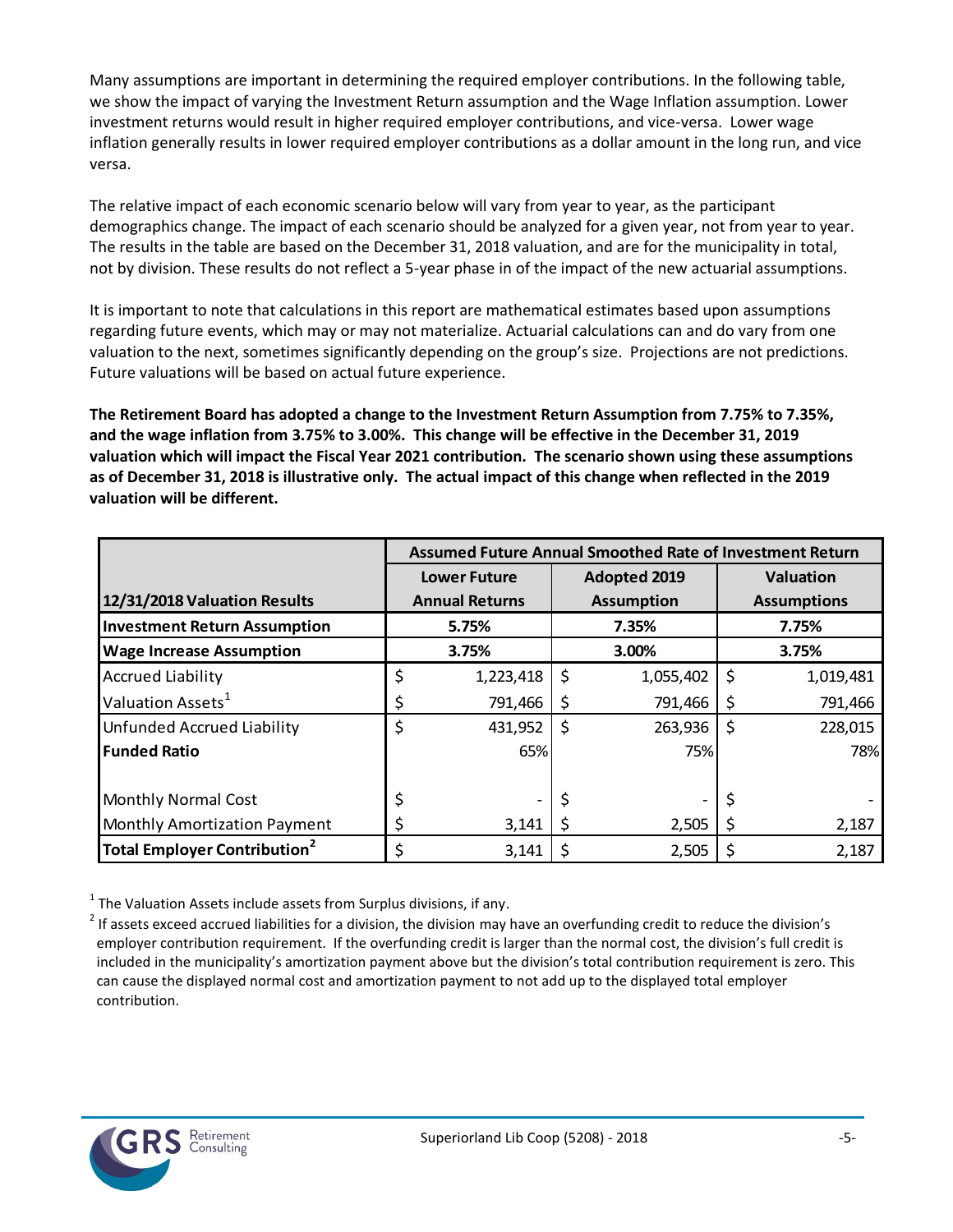### **Projection Scenarios**

The next two pages show projections of the plan's funded ratio and computed employer contributions under the actuarial assumptions used in the valuation and alternate economic scenarios. All three projections take into account the past investment losses that will continue to affect the actuarial rate of return in the short term.

The 7.75%/3.75% scenario provides an estimate of computed employer contributions based on current actuarial assumptions, and a projected 7.75% market return. The other two scenarios may be useful if the municipality chooses to budget more conservatively, and make contributions in addition to the minimum requirements. The 7.35%/3.00% and 5.75%/3.75% projections provide an indication of the potential required employer contribution if these assumptions were met over the long-term.

Your municipality includes one or more Surplus divisions. The assets in a Surplus division may be used to reduce future employer contributions or to accelerate the date by which the municipality becomes 100% funded. The timing and use of these Surplus assets is discretionary.

The Funded Percentage graph shows projections of funded status under the 7.75% investment return assumption, both including the Surplus assets (contributed as of the valuation date), and without the Surplus assets. The graph including the Surplus assets assumes these Surplus assets grow with interest and are not used to lower future employer contributions. We modeled the projections including the Surplus assets in this fashion because the use of these assets is discretionary by the employer and we do not know when and how the employer will use them. Once the employer uses these Surplus assets, any future employer contributions are expected to be lower than those shown in the projections.

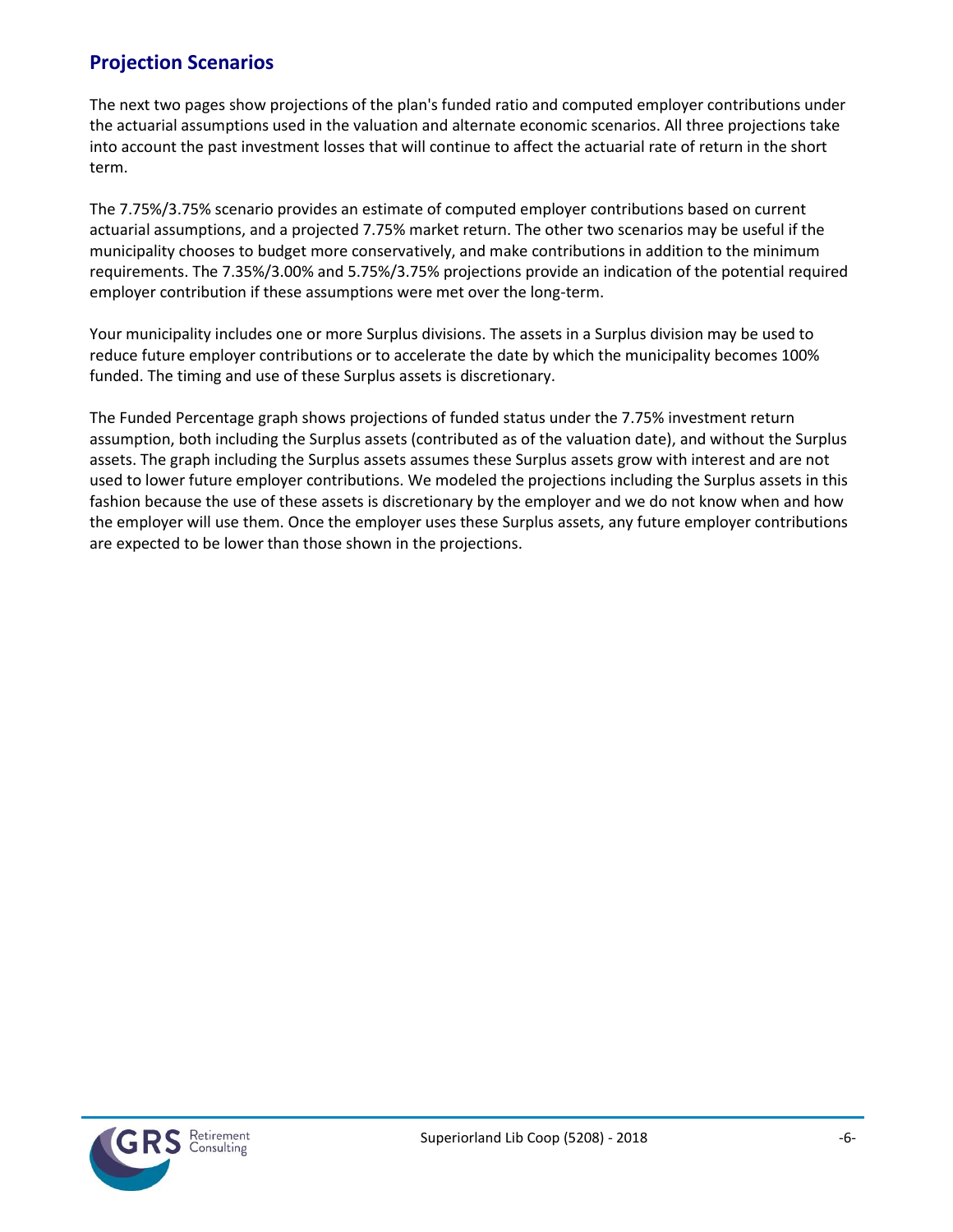| Valuation<br><b>Year Ending</b> | <b>Fiscal Year</b><br><b>Beginning</b> | <b>Actuarial Accrued</b> |           |                               | <b>Funded</b> | <b>Computed Annual</b><br><b>Employer</b> |
|---------------------------------|----------------------------------------|--------------------------|-----------|-------------------------------|---------------|-------------------------------------------|
| 12/31                           | 10/1                                   |                          | Liability | Valuation Assets <sup>2</sup> | Percentage    | Contribution                              |
|                                 |                                        |                          |           |                               |               |                                           |
| $7.75\%$ <sup>1</sup> /3.75%    |                                        |                          |           |                               |               |                                           |
| <b>NO 5-YEAR PHASE-IN</b>       |                                        |                          |           |                               |               |                                           |
| 2018                            | 2020                                   | \$                       | 1,019,481 | \$<br>705,645                 | 69%           | \$<br>26,244                              |
| 2019                            | 2021                                   | \$                       | 1,010,000 | \$<br>664,000                 | 66%           | \$<br>31,200                              |
| 2020                            | 2022                                   | \$                       | 1,000,000 | \$<br>638,000                 | 64%           | \$<br>33,600                              |
| 2021                            | 2023                                   | \$                       | 987,000   | \$<br>613,000                 | 62%           | \$<br>36,200                              |
| 2022                            | 2024                                   | \$                       | 972,000   | \$<br>588,000                 | 60%           | \$<br>39,300                              |
| 2023                            | 2025                                   | \$                       | 955,000   | \$<br>573,000                 | 60%           | \$<br>41,300                              |
| $7.35\%$ <sup>1</sup> /3.00%    |                                        |                          |           |                               |               |                                           |
| <b>NO 5-YEAR PHASE-IN</b>       |                                        |                          |           |                               |               |                                           |
| 2018                            | 2020                                   | \$                       | 1,055,402 | \$<br>705,645                 | 67%           | \$<br>30,060                              |
| 2019                            | 2021                                   | \$                       | 1,050,000 | \$<br>661,000                 | 63%           | \$<br>35,100                              |
| 2020                            | 2022                                   | \$                       | 1,030,000 | \$<br>634,000                 | 62%           | \$<br>37,400                              |
| 2021                            | 2023                                   | \$                       | 1,020,000 | \$<br>611,000                 | 60%           | \$<br>39,900                              |
| 2022                            | 2024                                   | \$                       | 1,000,000 | \$<br>586,000                 | 59%           | \$<br>42,800                              |
| 2023                            | 2025                                   | \$                       | 984,000   | \$<br>573,000                 | 58%           | \$<br>44,500                              |
| $5.75\%$ <sup>1</sup> /3.75%    |                                        |                          |           |                               |               |                                           |
| <b>NO 5-YEAR PHASE-IN</b>       |                                        |                          |           |                               |               |                                           |
| 2018                            | 2020                                   | \$                       | 1,223,418 | \$<br>705,645                 | 58%           | \$<br>37,692                              |
| 2019                            | 2021                                   | \$                       | 1,210,000 | \$<br>650,000                 | 54%           | \$<br>43,600                              |
| 2020                            | 2022                                   | \$                       | 1,190,000 | \$<br>615,000                 | 52%           | \$<br>46,200                              |
| 2021                            | 2023                                   | \$                       | 1,170,000 | \$<br>590,000                 | 50%           | \$<br>49,000                              |
| 2022                            | 2024                                   | \$                       | 1,140,000 | \$<br>562,000                 | 49%           | \$<br>52,600                              |
| 2023                            | 2025                                   | \$                       | 1,120,000 | \$<br>550,000                 | 49%           | \$<br>54,600                              |

 $1$  Represents both the interest rate for discounting liabilities and the future investment return assumption on the Market

Value of assets. 2 Valuation Assets do not include assets from Surplus divisions, if any.

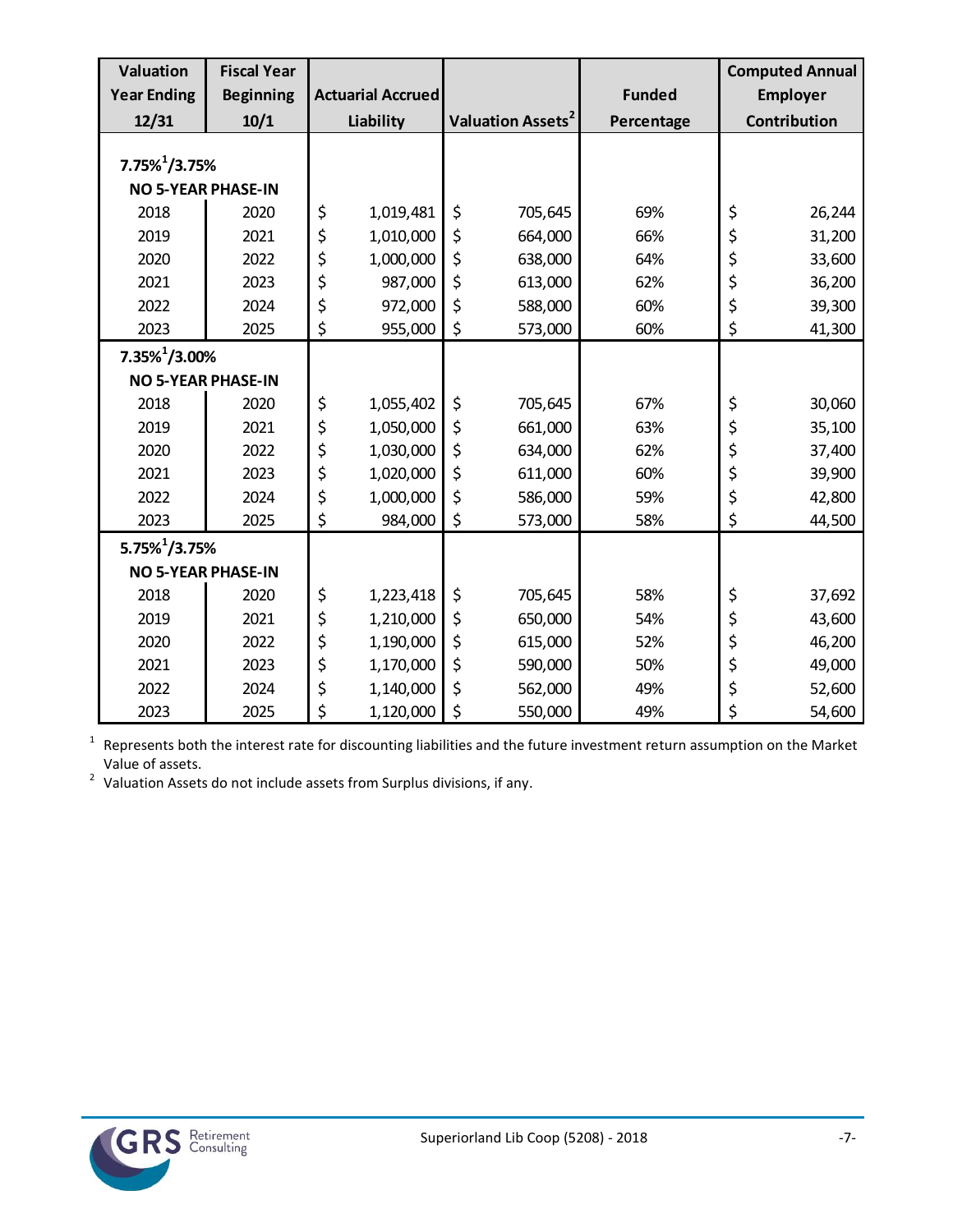

Notes:

All projected funded percentages are shown with no phase-in.

Assumes assets from Surplus divisions will not be used to lower employer contributions during the projection period. The green indicator lines have been added at 60% funded and 22 years following the valuation date for PA 202 purposes.



#### Notes:

All projected contributions are shown with no phase-in.

Projected employer contributions do not reflect the use of any assets from the Surplus divisions.

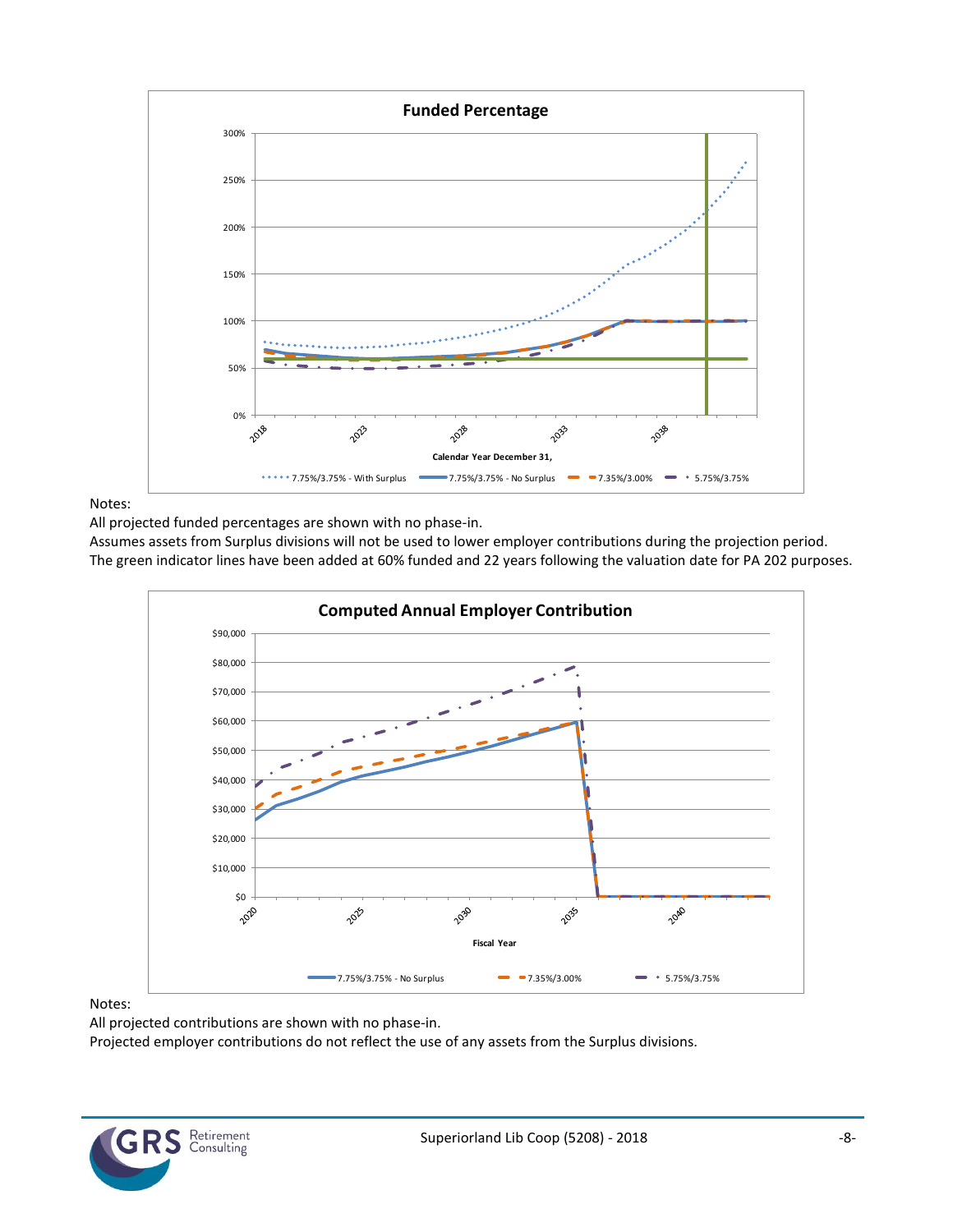## **Table 1: Employer Contribution Details For the Fiscal Year Beginning October 1, 2020**

|                                                                    |                                       |                                       |                                   | Employer Contributions <sup>1</sup>                                           |                                                                 |                                                            |                                                       |                                                                |                                                                    |
|--------------------------------------------------------------------|---------------------------------------|---------------------------------------|-----------------------------------|-------------------------------------------------------------------------------|-----------------------------------------------------------------|------------------------------------------------------------|-------------------------------------------------------|----------------------------------------------------------------|--------------------------------------------------------------------|
| <b>Division</b>                                                    | <b>Total</b><br><b>Normal</b><br>Cost | <b>Employee</b><br>Contribut.<br>Rate | Employer<br><b>Normal</b><br>Cost | Payment of the<br><b>Unfunded</b><br><b>Accrued</b><br>Liability <sup>4</sup> | Computed<br><b>Employer</b><br><b>Contribut. No</b><br>Phase-In | Computed<br><b>Employer</b><br>Contribut.<br>With Phase-In | <b>Blended ER</b><br>Rate No<br>Phase-In <sup>3</sup> | <b>Blended ER</b><br><b>Rate With</b><br>Phase-In <sup>3</sup> | Employee<br>Contribut.<br><b>Conversion</b><br>Factor <sup>2</sup> |
| <b>Percentage of Payroll</b><br>01 - General                       | 0.00%                                 | 4.70%                                 |                                   |                                                                               |                                                                 |                                                            |                                                       |                                                                |                                                                    |
| <b>Estimated Monthly Contribution</b> <sup>3</sup><br>01 - General |                                       |                                       |                                   | $0$   \$<br>$2,187$ $\frac{1}{2}$                                             | 2,187                                                           | 2,118                                                      |                                                       |                                                                |                                                                    |
| <b>Total Municipality</b>                                          |                                       |                                       |                                   | $2,187$ \$<br>0 <sub>1</sub>                                                  | 2,187                                                           | 2,118                                                      |                                                       |                                                                |                                                                    |
| <b>Estimated Annual Contribution<sup>3</sup></b>                   |                                       |                                       |                                   | $26,244$ \$<br>$01\frac{1}{2}$                                                | $26,244$   \$                                                   | 25,416                                                     |                                                       |                                                                |                                                                    |

<span id="page-13-0"></span>1 The above employer contribution requirements are in addition to the employee contributions, if any.

2 If employee contributions are increased/decreased by 1.00% of pay, the employer contribution requirement will decrease/increase by the Employee Contribution Conversion Factor. The conversion factor is usually under 1%, because employee contributions may be refunded at termination of employment, and not used to fund retirement pensions. Employer contributions will all be used to fund pensions.

3 For divisions that are open to new hires, estimated contributions are based on projected fiscal year payroll. Actual contributions will be based on actual reported monthly pays, and will be different from the above amounts. For divisions that will have no new hires (i.e., closed divisions), invoices will be based on the above dollar amounts which are based on projected fiscal year payroll. See description of Open Divisions and Closed Divisions in the Appendix.

4 Note that if the overfunding credit is larger than the normal cost, the full credit is shown above but the total contribution requirement is zero. This will cause the displayed normal cost and unfunded accrued liability contributions to not add across. 5

For linked divisions, the employer will be invoiced the Computed Employer Contribution with Phase-in rate shown above for each linked division (a contribution rate for the open division; a contribution dollar for the closed-but-linked division), unless the employer elects to contribute the Blended Employer Contribution rate shown above, by contacting MERS at 800-767-MERS (6377).

#### **Please see the Comments on Asset Smoothing in the Executive Summary of this report.**

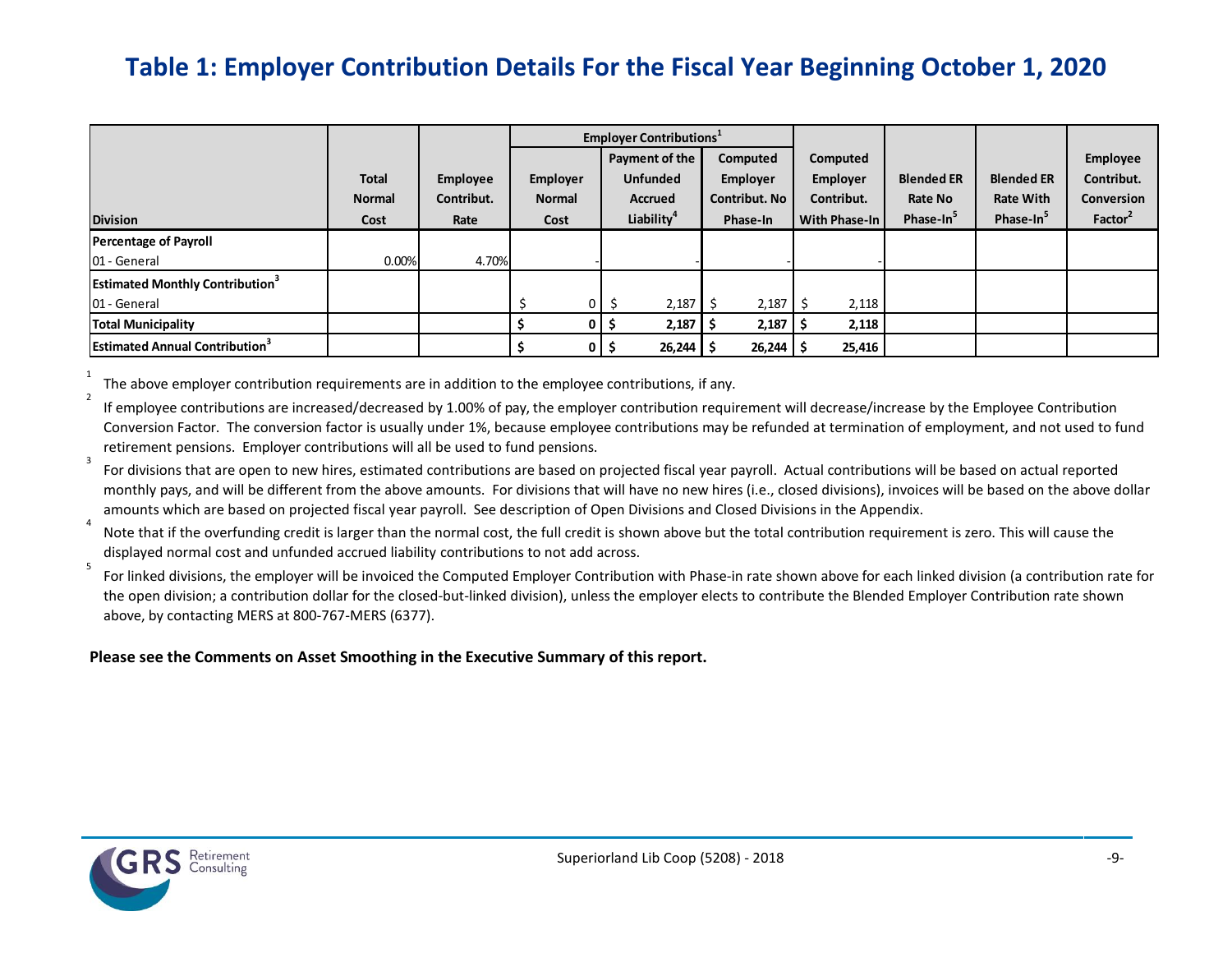## **Table 2: Benefit Provisions**

| 01 - General, Closed to hew filles |                           |                           |
|------------------------------------|---------------------------|---------------------------|
|                                    | 2018 Valuation            | 2017 Valuation            |
| <b>Benefit Multiplier:</b>         | 2.00% Multiplier (no max) | 2.00% Multiplier (no max) |
| <b>Normal Retirement Age:</b>      | 60                        | 160                       |
| <b>Vesting:</b>                    | 8 years                   | 8 years                   |
| Early Retirement (Unreduced):      | 55/25                     | 55/25                     |
| Early Retirement (Reduced):        | 50/25                     | 50/25                     |
|                                    | 55/15                     | 55/15                     |

**COLA for Future Retirees:** 2.50% (Non-Compound) 2.50% (Non-Compound)

**Final Average Compensation:** 5 years **5 years** 5 years 5 years

**Employee Contributions:** 4.70% 4.70% 4.70%

Final Average Compensation: 39 years<br> **COLA for Future Retirees:** 2.50% (Non-Compound)<br> **Employee Contributions:** 4.70%<br> **DC Plan for New Hires:** 6/1/2018<br>
Act 88: No

### <span id="page-14-0"></span>**01 - General: Closed to new hires**

**DC Plan for New Hires:** 6/1/2018

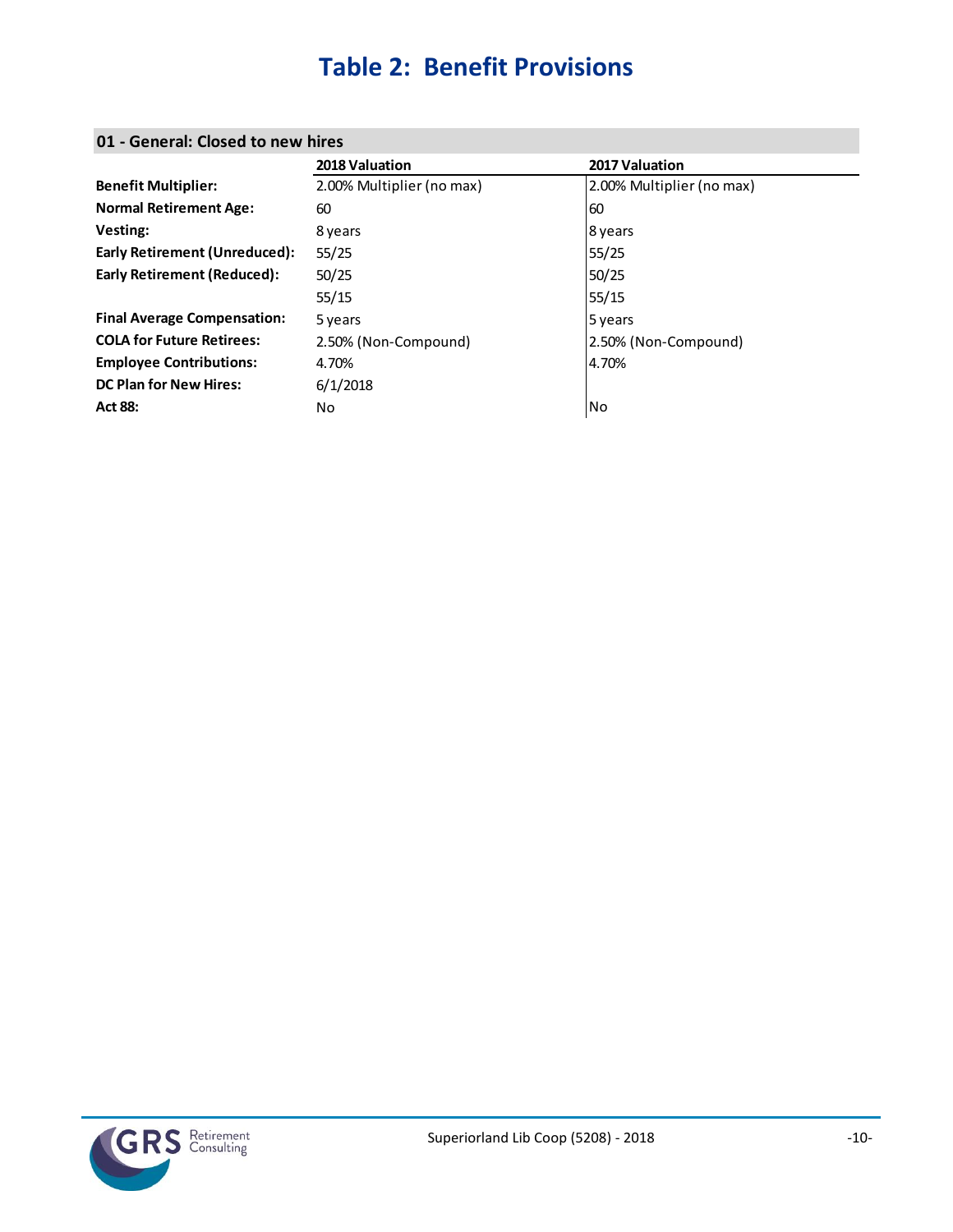# **Table 3: Participant Summary**

<span id="page-15-0"></span>

|                                   |                |        | 2018 Valuation       |                |         | 2017 Valuation       | 2018 Valuation |                                                   |                                                |  |  |
|-----------------------------------|----------------|--------|----------------------|----------------|---------|----------------------|----------------|---------------------------------------------------|------------------------------------------------|--|--|
|                                   |                |        | Annual               |                |         | Annual               | Average        | Average<br><b>Benefit</b><br>Service <sup>2</sup> | Average<br>Eligibility<br>Service <sup>2</sup> |  |  |
| <b>Division</b>                   | <b>Number</b>  |        | Payroll <sup>1</sup> | <b>Number</b>  |         | Payroll <sup>1</sup> | Age            |                                                   |                                                |  |  |
| l01 - General                     |                |        |                      |                |         |                      |                |                                                   |                                                |  |  |
| <b>Active Employees</b>           | 0              | \$     | 0                    | 0              | $\zeta$ | 0                    | 0.0            | 0.0                                               | 0.0                                            |  |  |
| Vested Former Employees           | 1              |        | 4,390                | $\overline{2}$ |         | 7,418                | 49.8           | 9.0                                               | 9.0                                            |  |  |
| Retirees and Beneficiaries        | 4              |        | 84,543               | 3              |         | 80,185               | 66.1           |                                                   |                                                |  |  |
| <b>Total Municipality</b>         |                |        |                      |                |         |                      |                |                                                   |                                                |  |  |
| <b>Active Employees</b>           | 0              | \$     | 0                    | 0              | \$      | 0                    | 0.0            | 0.0                                               | 0.0                                            |  |  |
| <b>Vested Former Employees</b>    | 1              |        | 4,390                | 2              |         | 7,418                | 49.8           | 9.0                                               | 9.0                                            |  |  |
| <b>Retirees and Beneficiaries</b> | $\overline{4}$ | 84,543 |                      | 3              | 80,185  |                      | 66.1           |                                                   |                                                |  |  |
| <b>Total Participants</b>         | 5              |        |                      | 5              |         |                      |                |                                                   |                                                |  |  |

1 Annual payroll for active employees; annual deferred benefits payable for vested former employees; annual benefits being paid for retirees and beneficiaries. 2

Descriptions can be found under Miscellaneous and Technical Assumptions in the Appendix.

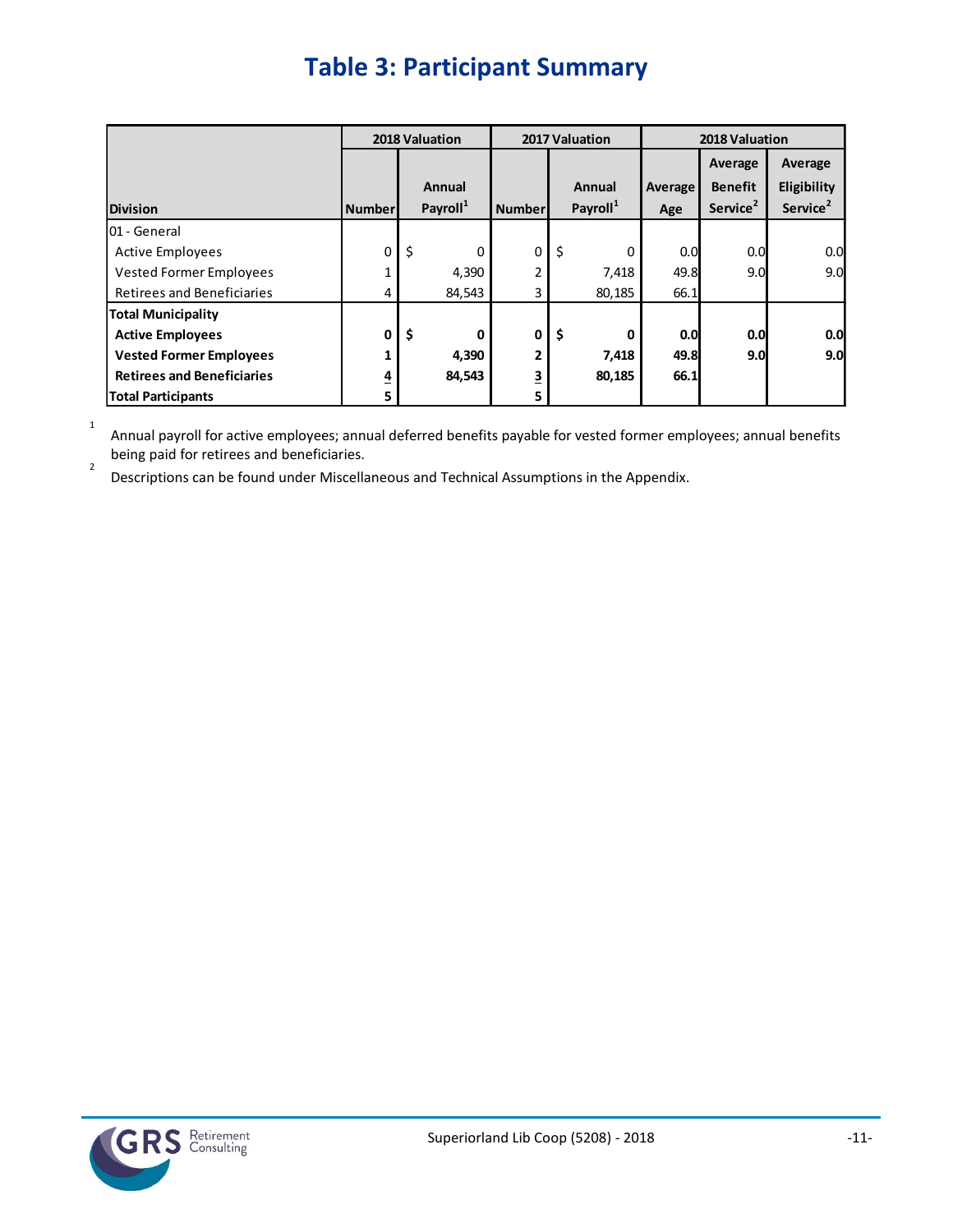# **Table 4: Reported Assets (Market Value)**

<span id="page-16-0"></span>

|                                 |   | 2018 Valuation       |                       |       | 2017 Valuation |                      |                       |        |  |
|---------------------------------|---|----------------------|-----------------------|-------|----------------|----------------------|-----------------------|--------|--|
|                                 |   | <b>Employer and</b>  |                       |       |                | <b>Employer and</b>  |                       |        |  |
| <b>Division</b>                 |   | Retiree <sup>1</sup> | Emplovee <sup>2</sup> |       |                | Retiree <sup>1</sup> | Employee <sup>2</sup> |        |  |
| 01 - General                    | Ş | 634,459              |                       | 9,765 |                | 711,942              |                       | 16,381 |  |
| <b>S1</b> - Surplus Unassoc.    |   | 78,351               |                       |       |                | 31,001               |                       |        |  |
| Municipality Total <sup>3</sup> |   | 712,809              |                       | 9,765 |                | 742,943              |                       | 16,381 |  |
| Combined Assets <sup>3</sup>    |   | \$722,575            |                       |       | \$759,324      |                      |                       |        |  |

1 2

Reserve for Employer Contributions and Benefit Payments.

Reserve for Employee Contributions. 3

Totals may not add due to rounding.

The December 31, 2018 valuation assets (actuarial value of assets) are equal to 1.095342 times the reported market value of assets (compared to 1.011321 as of December 31, 2017). Refer to the Appendix for a description of the valuation asset derivation and a detailed calculation of valuation assets.

Assets in the Surplus division(s) are employer assets that have been reserved to be used by the employer at some point in the future to stabilize increases in contributions. These assets are not used in calculating the employer contribution for the fiscal year beginning October 1, 2020.

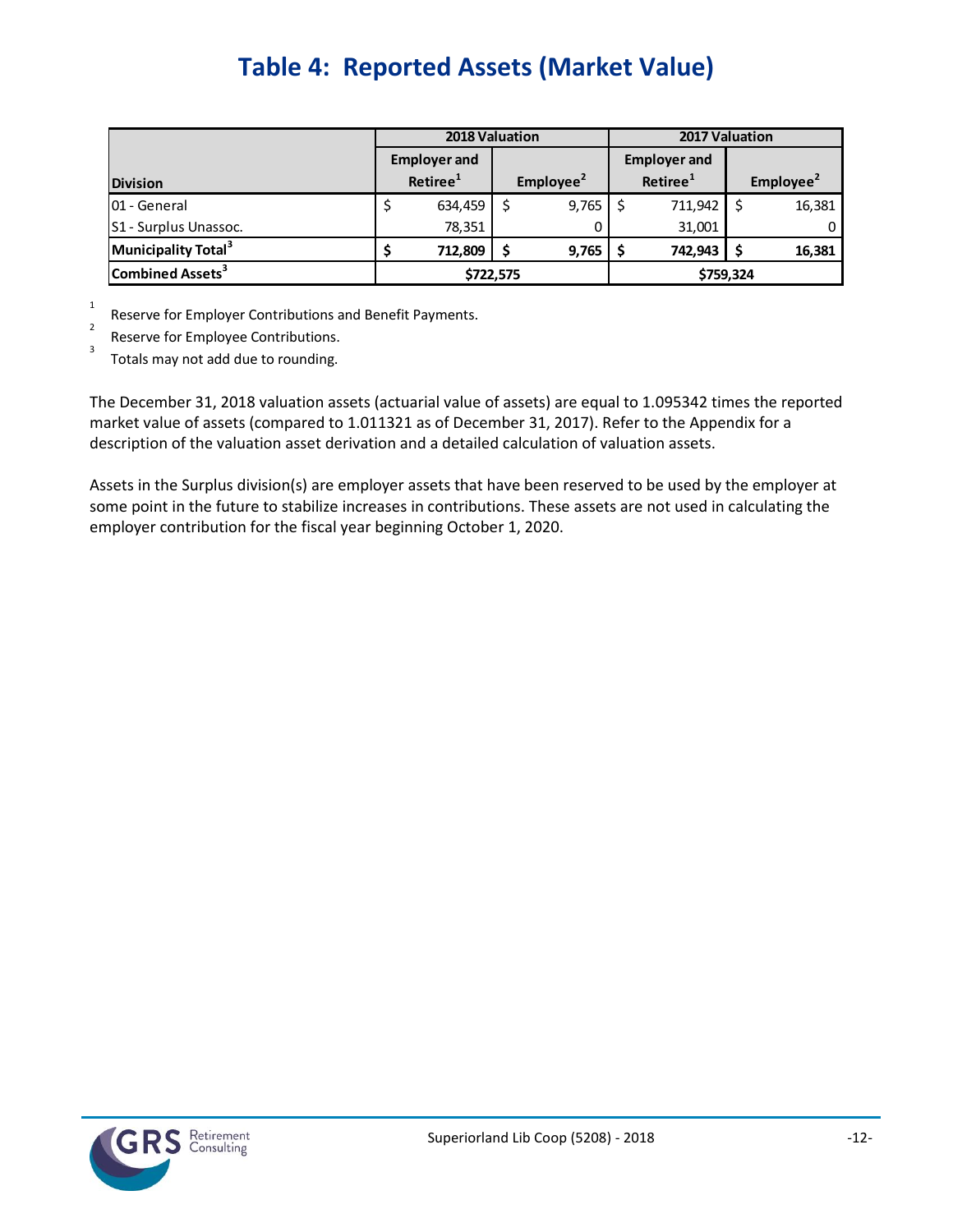### **Table 5: Flow of Valuation Assets**

<span id="page-17-0"></span>

|              |                               |                   |                      | Investment    |                 |                 |                  |                |
|--------------|-------------------------------|-------------------|----------------------|---------------|-----------------|-----------------|------------------|----------------|
| Year         |                               |                   |                      | <b>Income</b> |                 | <b>Employee</b> |                  | Valuation      |
| <b>Ended</b> | <b>Employer Contributions</b> |                   | <b>Employee</b>      | (Valuation    |                 | Contribution    | <b>Net</b>       | <b>Asset</b>   |
| 12/31        | Required                      | <b>Additional</b> | <b>Contributions</b> | Assets)       | <b>Payments</b> | <b>Refunds</b>  | <b>Transfers</b> | <b>Balance</b> |
|              |                               |                   |                      |               |                 |                 |                  |                |
| 2008         | \$<br>6,699                   |                   | \$<br>5,505          | \$<br>35,423  | \$<br>0         | \$<br>0         | \$<br>0          | \$<br>779,511  |
| 2009         | 5,214                         |                   | 6,189                | 46,529        | 0               | 0               | 0                | 837,443        |
| 2010         | 1,000                         |                   | 3,148                | 40,475        | (40, 174)       | 0               | 0                | 841,892        |
| 2011         | 0                             | \$<br>4,300       | 1,552                | 38,059        | (49, 417)       | 0               | 0                | 836,386        |
| 2012         | 0                             | 4,800             | 1,582                | 33,545        | (50, 625)       | 0               | 0                | 825,688        |
|              |                               |                   |                      |               |                 |                 |                  |                |
| 2013         | 301                           | 4,800             | 1,638                | 45,624        | (51, 831)       | 0               | 0                | 826,220        |
| 2014         | 2,405                         | 1,600             | 1,876                | 44,970        | (54, 696)       | 0               | 0                | 822,375        |
| 2015         | 3,219                         | 0                 | 25                   | 34,681        | (75,082)        | 0               | 0                | 785,218        |
| 2016         | 8,504                         | 878               | 3,366                | 34,652        | (76, 736)       | 0               | 0                | 755,882        |
| 2017         | 12,405                        | 31,512            | 3,415                | 43,166        | (78, 460)       | 0               | $\Omega$         | 767,920        |
|              |                               |                   |                      |               |                 |                 |                  |                |
| 2018         | 26,382                        | 51,085            | 67                   | 28,337        | (82, 325)       | 0               | 0                | 791,466        |

#### Notes:

Transfers in and out are usually related to the transfer of participants between municipalities, and to employer and employee payments for service credit purchases (if any) that the governing body has approved.

Additional employer contributions, if any, are shown separately starting in 2011. Prior to 2011, additional contributions are combined with the required employer contributions.

The investment income column reflects the recognized investment income based on Valuation Assets. It does not reflect the market value investment return in any given year.

The Valuation Asset balance includes assets from Surplus divisions, if any.

Years where historical information is not available, will be displayed with zero values.

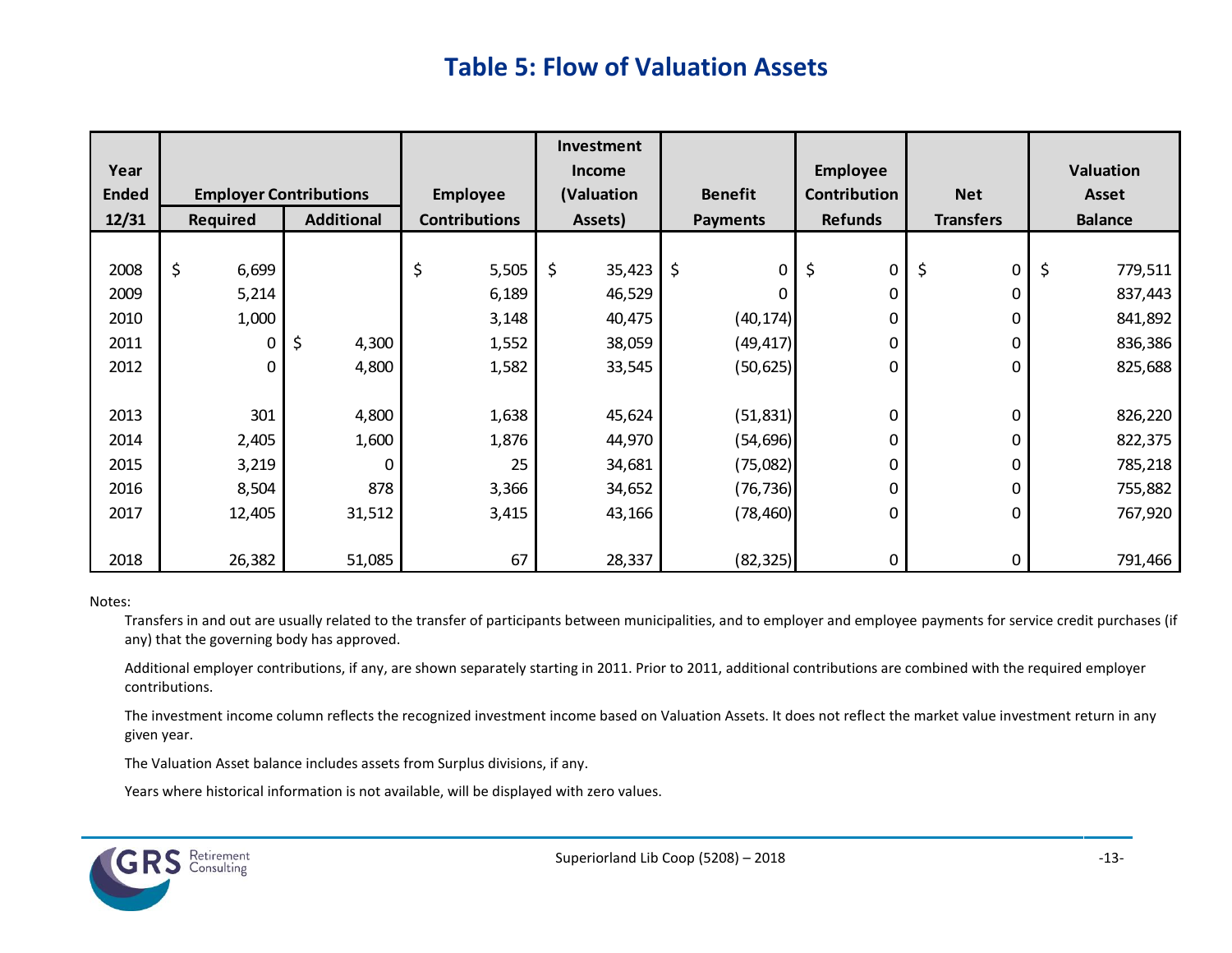# **Table 6: Actuarial Accrued Liabilities and Valuation Assets as of December 31, 2018**

|                              |                  |               |                  |                      | <b>Actuarial Accrued Liability</b> |  |                |              |              |  |                         |               | <b>Unfunded</b>    |  |  |         |                |
|------------------------------|------------------|---------------|------------------|----------------------|------------------------------------|--|----------------|--------------|--------------|--|-------------------------|---------------|--------------------|--|--|---------|----------------|
|                              |                  | <b>Vested</b> |                  |                      |                                    |  |                |              |              |  |                         |               | (Overfunded)       |  |  |         |                |
|                              | <b>Active</b>    |               | Former           |                      | <b>Retirees and</b>                |  |                |              |              |  | Pending                 |               |                    |  |  | Percent | <b>Accrued</b> |
| <b>Division</b>              | <b>Employees</b> |               | <b>Employees</b> | <b>Beneficiaries</b> |                                    |  | <b>Refunds</b> |              | <b>Total</b> |  | <b>Valuation Assets</b> | <b>Funded</b> | <b>Liabilities</b> |  |  |         |                |
| 01 - General                 |                  |               | 21,734           |                      | 997,747                            |  |                |              | 1,019,481    |  | 705,645                 | 69.2%         | 313,836            |  |  |         |                |
| <b>S1</b> - Surplus Unassoc. |                  |               |                  |                      |                                    |  |                |              |              |  | 85,821                  |               | (85, 821)          |  |  |         |                |
| <b>Total</b>                 |                  | 0 I S         | $21,734$   \$    |                      | $997,747$   \$                     |  |                | $\mathbf{0}$ | 1,019,481    |  | 791,466                 | 77.6%         | 228,015            |  |  |         |                |

<span id="page-18-0"></span>**Please see the Comments on Asset Smoothing in the Executive Summary of this report.**

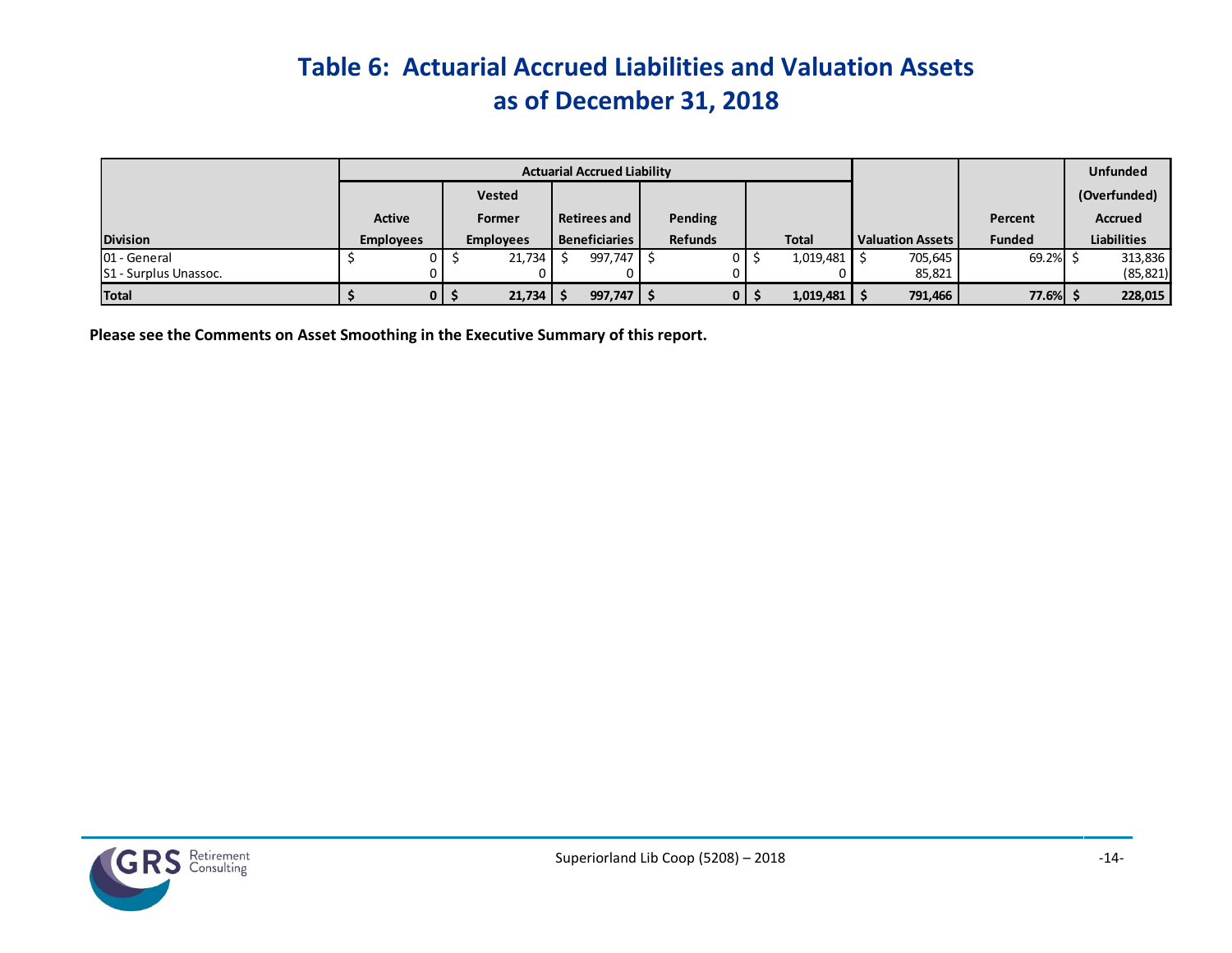# <span id="page-19-0"></span>**Table 7: Actuarial Accrued Liabilities - Comparative Schedule**

|                       |                          |                         |                | <b>Unfunded</b><br>(Overfunded) |
|-----------------------|--------------------------|-------------------------|----------------|---------------------------------|
| <b>Valuation Date</b> | <b>Actuarial</b>         |                         | <b>Percent</b> | <b>Accrued</b>                  |
| December 31           | <b>Accrued Liability</b> | <b>Valuation Assets</b> | <b>Funded</b>  | <b>Liabilities</b>              |
|                       |                          |                         |                |                                 |
| 2004                  | \$<br>497,420            | \$<br>568,503           | 114%           | \$<br>(71,083)                  |
| 2005                  | 535,691                  | 613,752                 | 115%           | (78,061)                        |
| 2006                  | 573,502                  | 670,339                 | 117%           | (96, 837)                       |
| 2007                  | 611,455                  | 731,884                 | 120%           | (120, 429)                      |
| 2008                  | 634,090                  | 779,511                 | 123%           | (145, 421)                      |
|                       |                          |                         |                |                                 |
| 2009                  | 646,111                  | 837,443                 | 130%           | (191, 332)                      |
| 2010                  | 812,822                  | 841,892                 | 104%           | (29,070)                        |
| 2011                  | 827,155                  | 836,386                 | 101%           | (9, 231)                        |
| 2012                  | 844,939                  | 825,688                 | 98%            | 19,251                          |
| 2013                  | 863,152                  | 826,220                 | 96%            | 36,932                          |
|                       |                          |                         |                |                                 |
| 2014                  | 935,146                  | 822,375                 | 88%            | 112,771                         |
| 2015                  | 984,802                  | 785,218                 | 80%            | 199,584                         |
| 2016                  | 995,605                  | 755,882                 | 76%            | 239,723                         |
| 2017                  | 1,021,727                | 767,920                 | 75%            | 253,807                         |
| 2018                  | 1,019,481                | 791,466                 | 78%            | 228,015                         |

Notes: Actuarial assumptions were revised for the 2004, 2008, 2009, 2010, 2011, 2012 and 2015 actuarial valuations.

The Valuation Assets include assets from Surplus divisions, if any.

Years where historical information is not available will be displayed with zero values.

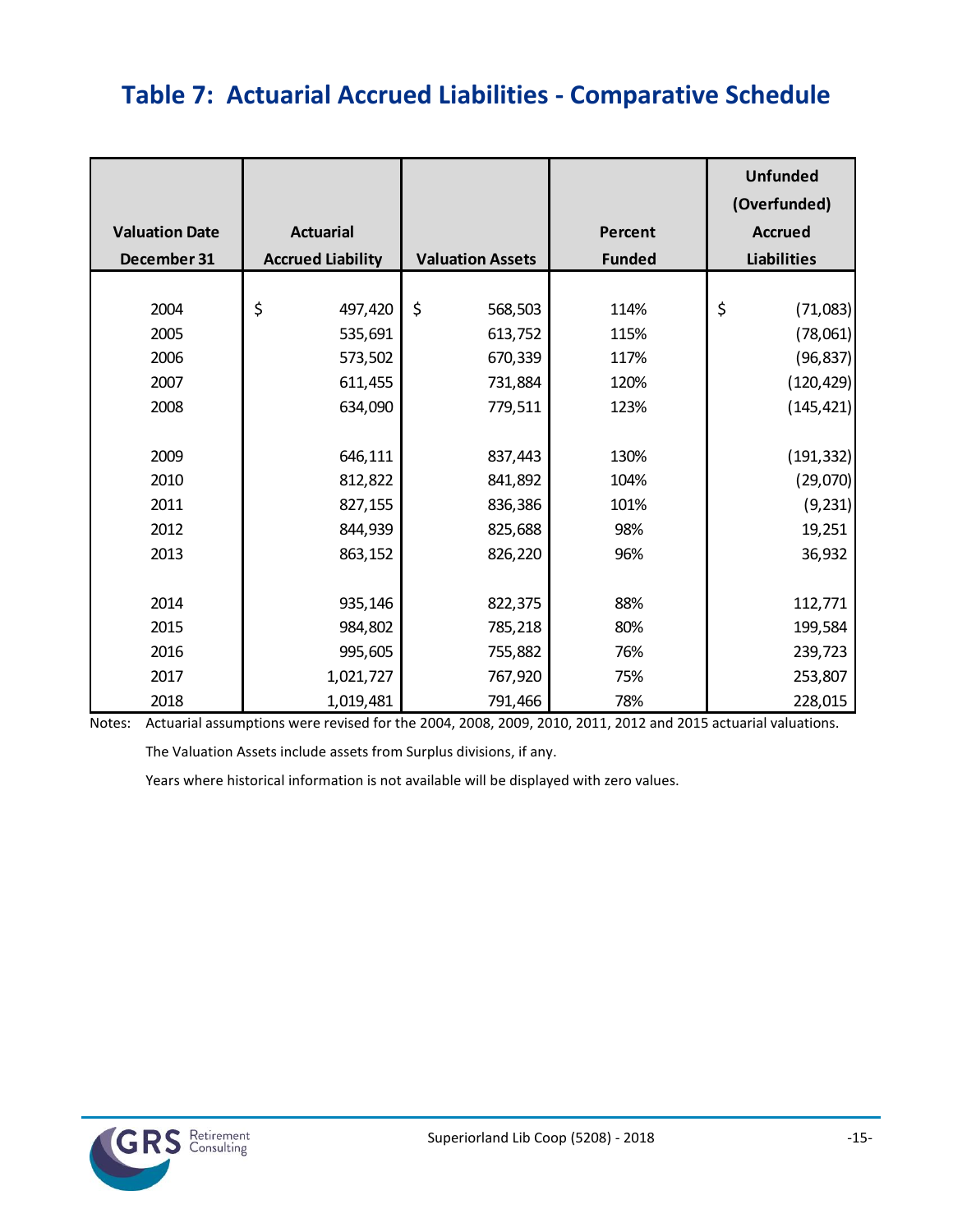### <span id="page-20-0"></span>**Tables 8 and 9: Division-Based Comparative Schedules**

### **Division 01 - General**

|                       |                          |                         |               | <b>Unfunded</b><br>(Overfunded) |
|-----------------------|--------------------------|-------------------------|---------------|---------------------------------|
| <b>Valuation Date</b> | <b>Actuarial</b>         |                         | Percent       | <b>Accrued</b>                  |
| December 31           | <b>Accrued Liability</b> | <b>Valuation Assets</b> | <b>Funded</b> | <b>Liabilities</b>              |
| 2008                  | \$<br>634,090            | Ś.<br>779,511           | 123%          | \$<br>(145, 421)                |
| 2009                  | 646,111                  | 837,443                 | 130%          | (191, 332)                      |
| 2010                  | 812,822                  | 841,892                 | 104%          | (29,070)                        |
| 2011                  | 827,155                  | 836,386                 | 101%          | (9, 231)                        |
| 2012                  | 844,939                  | 825,688                 | 98%           | 19,251                          |
|                       |                          |                         |               |                                 |
| 2013                  | 863,152                  | 826,220                 | 96%           | 36,932                          |
| 2014                  | 935,146                  | 822,375                 | 88%           | 112,771                         |
| 2015                  | 984,802                  | 785,218                 | 80%           | 199,584                         |
| 2016                  | 995,605                  | 755,882                 | 76%           | 239,723                         |
| 2017                  | 1,021,727                | 736,568                 | 72%           | 285,159                         |
|                       |                          |                         |               |                                 |
| 2018                  | 1,019,481                | 705,645                 | 69%           | 313,836                         |

**Table 8-01: Actuarial Accrued Liabilities - Comparative Schedule**

Notes: Actuarial assumptions were revised for the 2008, 2009, 2010, 2011, 2012 and 2015 actuarial valuations.

|                       | <b>Active Employees</b> |                | Computed                  | <b>Employee</b>   |
|-----------------------|-------------------------|----------------|---------------------------|-------------------|
| <b>Valuation Date</b> |                         | Annual         | <b>Employer</b>           | Contribution      |
| December 31           | <b>Number</b>           | <b>Payroll</b> | Contribution <sup>1</sup> | Rate <sup>2</sup> |
| 2008                  | 3                       | \$<br>117,123  | 0.00%                     | 4.70%             |
| 2009                  | 3                       | 121,549        | 0.00%                     | 4.70%             |
| 2010                  | 1                       | 33,501         | 0.00%                     | 4.70%             |
| 2011                  | 1                       | 33,011         | 3.29%                     | 4.70%             |
| 2012                  | 1                       | 33,667         | 9.62%                     | 4.70%             |
|                       |                         |                |                           |                   |
| 2013                  | 1                       | 34,858         | 12.41%                    | 4.70%             |
| 2014                  | 0                       | n              | \$663                     | 0.00%             |
| 2015                  | 1                       | 6,437          | 214.42%                   | 4.70%             |
| 2016                  | 1                       | 71,615         | 30.08%                    | 4.70%             |
| 2017                  | 0                       | O              | \$1,875                   | 4.70%             |
|                       |                         |                |                           |                   |
| 2018                  | 0                       | 0              | \$2,187                   | 4.70%             |

1 For open divisions, a percent of pay contribution is shown. For closed divisions, a monthly dollar contribution is shown.

 2 For each valuation year, the computed employer contribution is based on the employee rate. If the employee rate changes during the applicable fiscal year, the computed employer contributon will be adjusted.

**Note:** The contributions shown in Table 9 for the 12/31/2015 through 12/31/2019 valuations do **not** reflect the phase-in of the increased contribution requirements associated with the new actuarial assumptions. The full contribution without phase-in is shown in Table 9 above. The contribution requirements including the 5-year phase-in are shown on page 2.

See the Benefit Provision History, later in this report, for past benefit provision changes.

Years where hisorical information is not available, will be displayed with zero values.

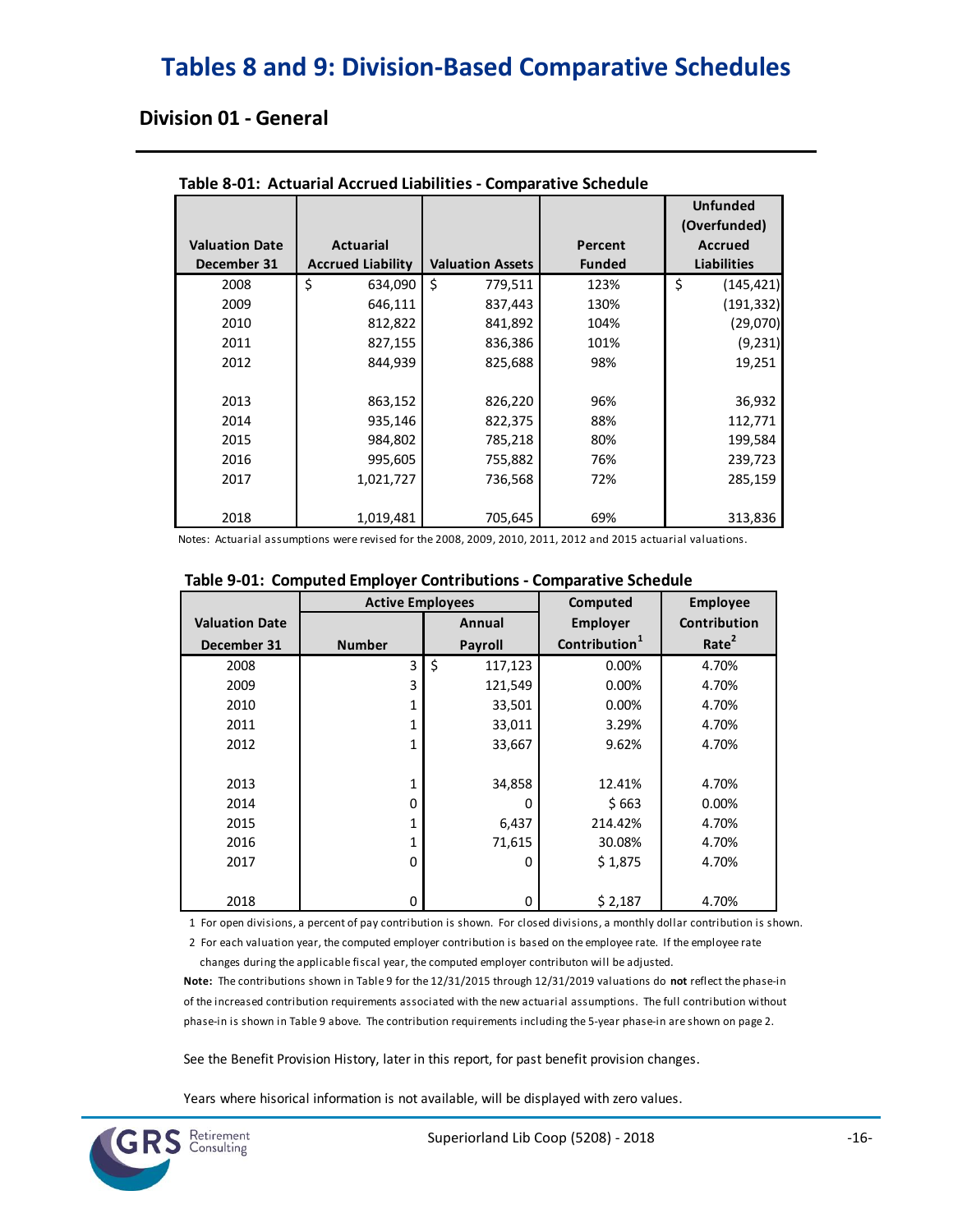|                       |                          |                         |               | <b>Unfunded</b><br>(Overfunded) |
|-----------------------|--------------------------|-------------------------|---------------|---------------------------------|
| <b>Valuation Date</b> | <b>Actuarial</b>         |                         | Percent       | <b>Accrued</b>                  |
| December 31           | <b>Accrued Liability</b> | <b>Valuation Assets</b> | <b>Funded</b> | <b>Liabilities</b>              |
| 2008                  | \$<br>0                  | \$<br>$\Omega$          |               | \$<br>0                         |
| 2009                  | 0                        | 0                       |               | 0                               |
| 2010                  | 0                        | $\Omega$                |               | 0                               |
| 2011                  | 0                        | 0                       |               | 0                               |
| 2012                  | 0                        | 0                       |               | 0                               |
|                       |                          |                         |               |                                 |
| 2013                  | 0                        | $\Omega$                |               | <sup>0</sup>                    |
| 2014                  | 0                        | $\Omega$                |               | <sup>0</sup>                    |
| 2015                  | 0                        | O                       |               | 0                               |
| 2016                  | 0                        | 0                       |               | Ω                               |
| 2017                  | 0                        | 31,352                  |               | (31, 352)                       |
|                       |                          |                         |               |                                 |
| 2018                  | 0                        | 85,821                  |               | (85, 821)                       |

**Table 8-S1: Actuarial Accrued Liabilities - Comparative Schedule**

Notes: Actuarial assumptions were revised for the 2008, 2009, 2010, 2011, 2012 and 2015 actuarial valuations.

Years where hisorical information is not available, will be displayed with zero values.

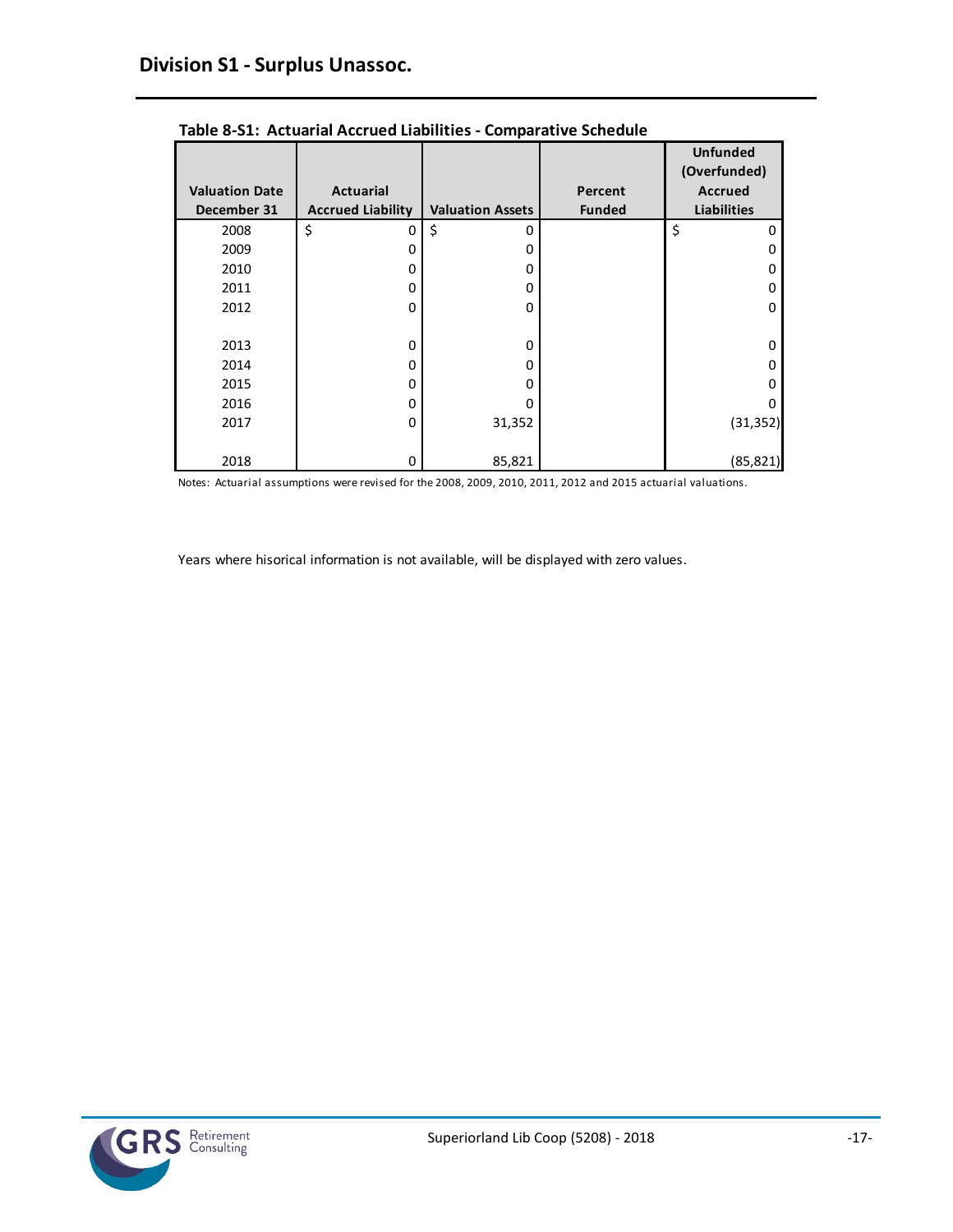### <span id="page-22-0"></span>**Division 01 - General**

|                    |                    |   |                      |                     | Amounts for Fiscal Year Beginning 10/1/2020 |                                 |                     |   |              |
|--------------------|--------------------|---|----------------------|---------------------|---------------------------------------------|---------------------------------|---------------------|---|--------------|
|                    |                    |   |                      | Original            |                                             |                                 | Remaining           |   | Annual       |
|                    | Date               |   | Original             | Amortization        |                                             | <b>Outstanding</b>              | Amortization        |   | Amortization |
| <b>Type of UAL</b> | <b>Established</b> |   | Balance <sup>1</sup> | Period <sup>2</sup> |                                             | <b>UAL Balance</b> <sup>3</sup> | Period <sup>2</sup> |   | Payment      |
| Initial            | 12/31/2015         | S | 199.584              | 23                  |                                             | 219,391                         | 17                  | S | 17,820       |
| (Gain)/Loss        | 12/31/2016         |   | (20, 180)            | 22                  |                                             | (23, 133)                       | 17                  |   | (1,884)      |
| (Gain)/Loss        | 12/31/2017         |   | 90,418               | 19                  |                                             | 102,984                         | 17                  |   | 8,364        |
| (Gain)/Loss        | 12/31/2018         |   | 21.044               | 17                  |                                             | 23,981                          | 17                  |   | 1,944        |
| <b>Total</b>       |                    |   |                      |                     |                                             | 323,223                         |                     |   | 26,244       |

#### **Table 10-01: Layered Amortization Schedule**

 $^1$  For each type of UAL (layer), this is the original balance as of the date the layer was established.

<sup>2</sup> According to the MERS amortization policy, each type of UAL (layer) is amortized over a specific period (see Appendix on MERS website).

 $3$  This is the remaining balance as of the valuation date, projected to the beginning of the fiscal year shown above.

The unfunded accrued liability (UAL) as of December 31, 2018 (see Table 6) is projected to the beginning of the fiscal appropriate period. Please see the Appendix on the MERS website for a detailed description of the amortization policy. year for which the contributions are being calculated. This allows the 2018 valuation to take into account the expected future contributions that are based on past valuations. Each type of UAL (layer) is amortized over the

Note: The original balance and original amortization periods prior to 12/31/2018 were received from the prior actuary.

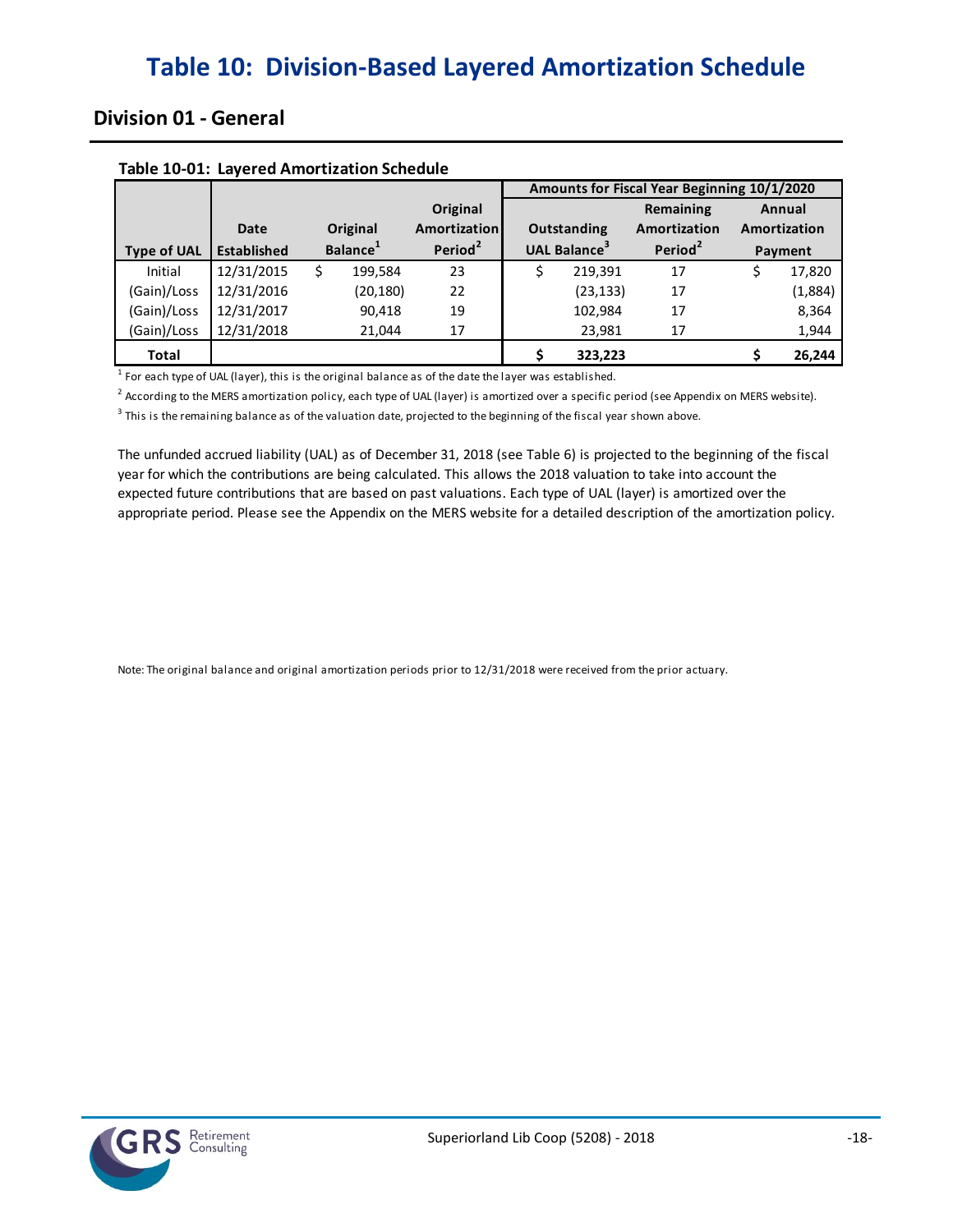### **GASB 68 Information**

<span id="page-23-0"></span>The following information has been prepared to provide some of the information necessary to complete GASB Statement No. 68 disclosures. Statement 68 is effective for fiscal years beginning after June 15, 2014. Additional resources, including an Implementation Guide, are available at [http://www.mersofmich.com/.](http://www.mersofmich.com/)

| <b>Actuarial Valuation Date:</b><br>Measurement Date of the Total Pension Liability (TPL):                                                                                                                                                                |                | 12/31/2018<br>12/31/2018 |
|-----------------------------------------------------------------------------------------------------------------------------------------------------------------------------------------------------------------------------------------------------------|----------------|--------------------------|
| At 12/31/2018, the following employees were covered by the benefit terms:<br>Inactive employees or beneficiaries currently receiving benefits:<br>Inactive employees entitled to but not yet receiving benefits (including refunds):<br>Active employees: |                | 4<br>$\overline{0}$<br>5 |
| Total Pension Liability as of 12/31/2017 measurement date:                                                                                                                                                                                                | \$             | 999,812                  |
| Total Pension Liability as of 12/31/2018 measurement date:                                                                                                                                                                                                | \$             | 998,094                  |
| Service Cost for the year ending on the 12/31/2018 measurement date:                                                                                                                                                                                      | \$             |                          |
| Change in the Total Pension Liability due to:<br>- Benefit changes <sup>1</sup> :<br>- Differences between expected and actual experience <sup>2</sup> :<br>- Changes in assumptions <sup>2</sup> :                                                       | \$<br>\$<br>\$ | 0<br>3,915<br>0          |

<sup>1</sup>A change in liability due to benefit changes is immediately recognized when calculating pension expense for the year.  $^2$  Changes in liability due to differences between actual and expected experience, and changes in assumptions, are recognized in pension expense over the average remaining service lives of all employees.

| Average expected remaining service lives of all employees (active and inactive): |   |
|----------------------------------------------------------------------------------|---|
| Covered employee payroll: (Needed for Required Supplementary Information)        | - |

Sensitivity of the Net Pension Liability to changes in the discount rate:

|                                                      | 1% Decrease | <b>Current Discount</b> |              | 1% Increase |
|------------------------------------------------------|-------------|-------------------------|--------------|-------------|
|                                                      | $(7.00\%)$  |                         | Rate (8.00%) | $(9.00\%)$  |
| Change in Net Pension Liability as of 12/31/2018: \$ | 90.567 S    |                         | $-$ S        | (78.199)    |

Note: The current discount rate shown for GASB 68 purposes is higher than the MERS assumed rate of return. This is because for GASB 68 purposes, the discount rate must be gross of administrative expenses, whereas for funding purposes it is net of administrative expenses.

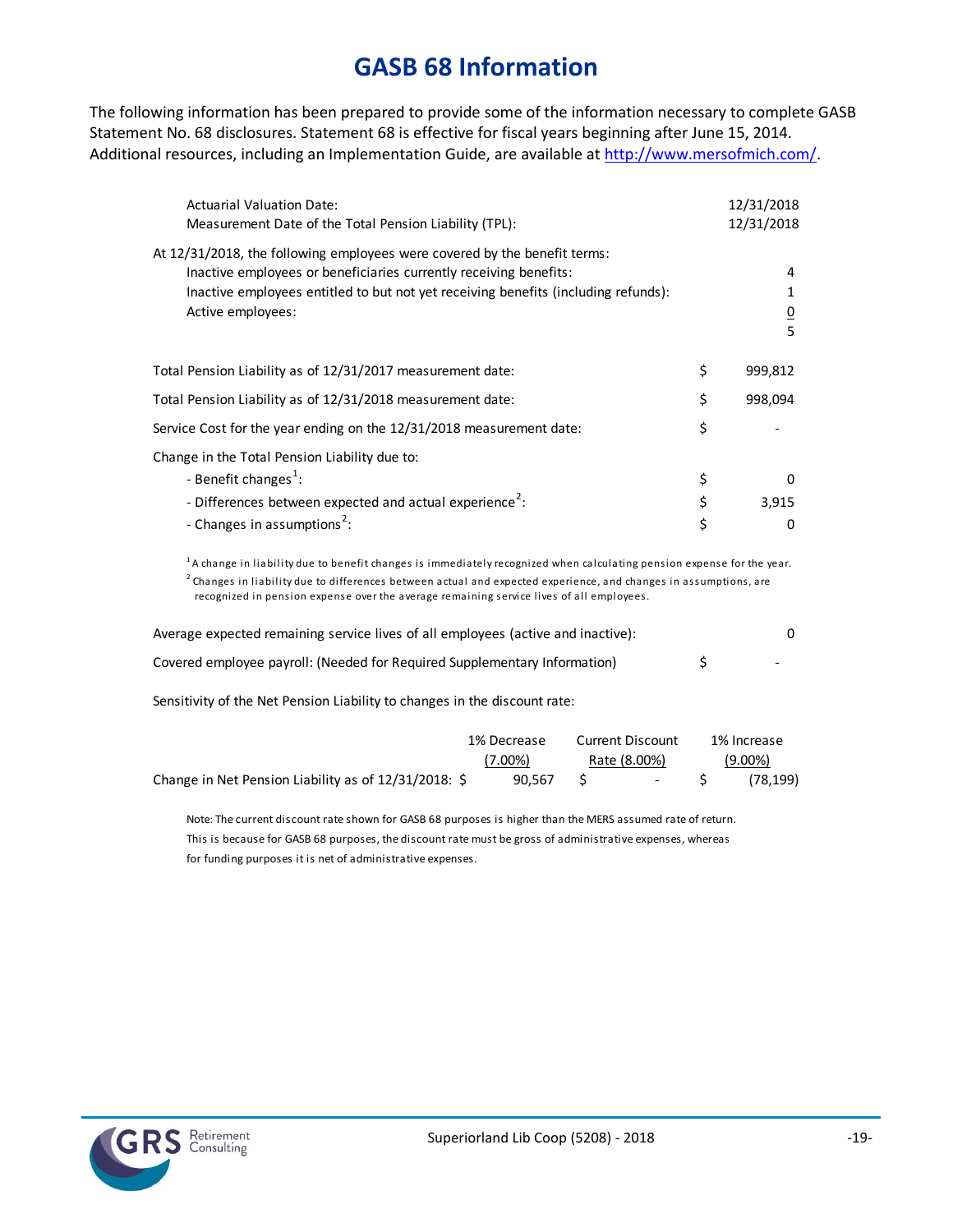# **Benefit Provision History**

<span id="page-24-0"></span>The following benefit provision history is provided by MERS. Any corrections to this history or discrepancies between this information and information displayed elsewhere in the valuation report should be reported to MERS. All provisions are listed by date of adoption.

| 01 - General |                                                                     |
|--------------|---------------------------------------------------------------------|
| 6/1/2018     | DC Adoption Date 06-01-2018                                         |
| 6/1/2018     | Accelerated to 15-year Amortization                                 |
| 12/1/2016    | Service Credit Purchase Estimates - Yes                             |
| 7/1/2007     | Member Contribution Rate 4.70%                                      |
| 6/1/2007     | Member Contribution Rate 0.00%                                      |
| 1/1/2002     | E2 2.5% COLA for future retirees (08/01/2001)                       |
| 8/1/2001     | 8 Year Vesting                                                      |
| 8/1/2001     | Benefit B-2                                                         |
| 8/1/2001     | Member Contribution Rate 4.70%                                      |
| 1/1/1988     | Benefit FAC-5 (5 Year Final Average Compensation)                   |
| 1/1/1988     | 10 Year Vesting                                                     |
| 1/1/1988     | Benefit C-1 (Old)                                                   |
| 1/1/1988     | Benefit F55 (With 25 Years of Service)                              |
| 1/1/1988     | Member Contribution Rate 3.00% Under \$4,200.00 - Then 5.00%        |
| 1/1/1988     | Fiscal Month - October                                              |
|              | Defined Benefit Normal Retirement Age - 60                          |
|              | Early Reduced (.5%) at Age 50 with 25 Years or Age 55 with 15 Years |
|              |                                                                     |

#### **S1 - Surplus Unassoc.**

1/1/1988 Fiscal Month - October

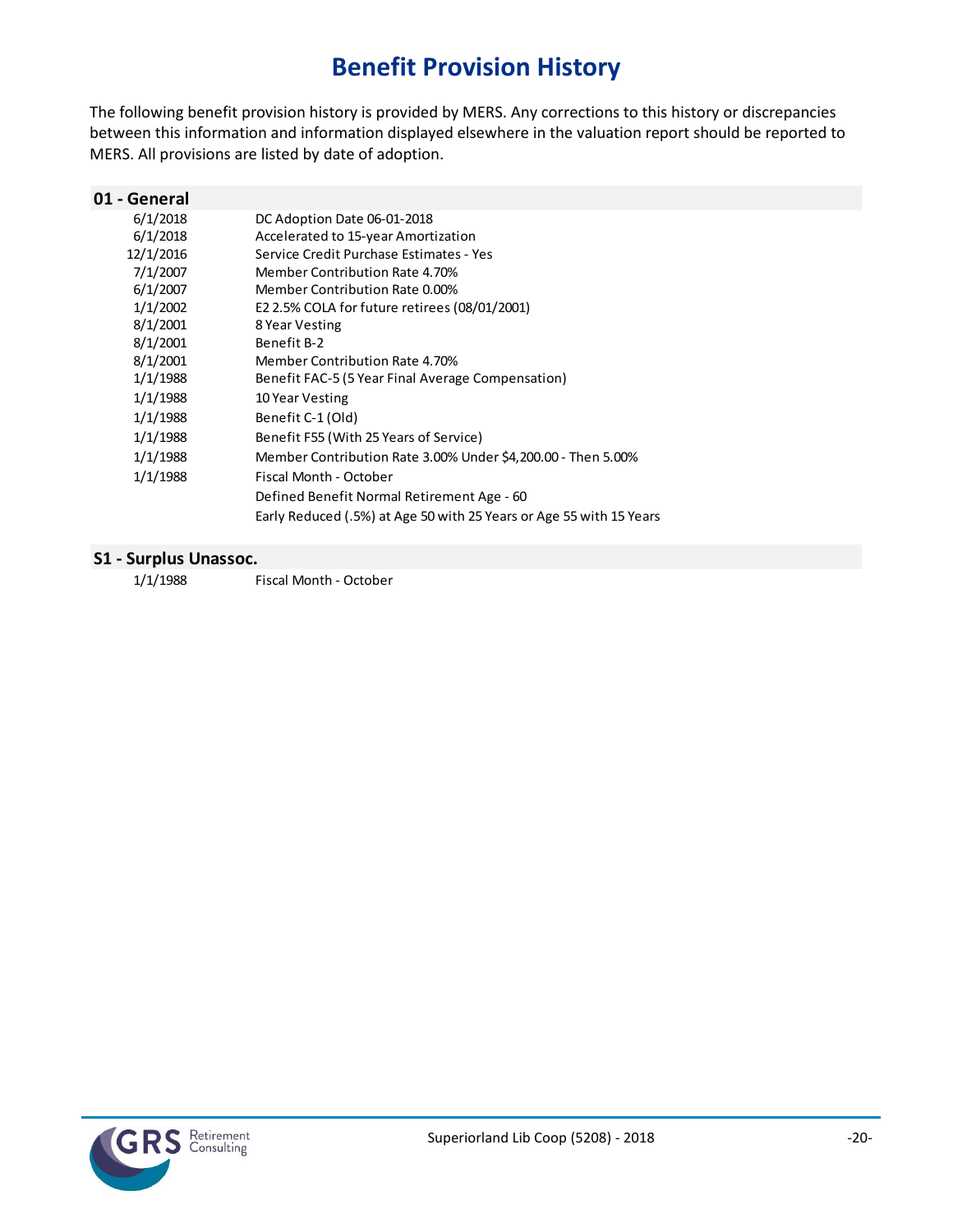# **Plan Provisions, Actuarial Assumptions, and Actuarial Funding Method**

<span id="page-25-0"></span>Details on MERS plan provisions, actuarial assumptions, and actuarial methodology can be found in the Appendix. Some actuarial assumptions are specific to this municipality and its divisions. These are listed below.

#### **Increase in Final Average Compensation**

| <b>Division</b>      | <b>FAC Increase</b><br><b>Assumption</b> |
|----------------------|------------------------------------------|
| <b>All Divisions</b> | 3.00%                                    |

#### **Withdrawal Rate Scaling Factor**

| <b>Division</b>      | <b>Withdrawal Rate</b><br><b>Scaling Factor</b> |
|----------------------|-------------------------------------------------|
| <b>All Divisions</b> | 100%                                            |

### **Miscellaneous and Technical Assumptions**

Loads – None.

#### **Amortization Policy for Closed Divisions**

| <b>Closed Division</b> | <b>Amortization Option</b>          |
|------------------------|-------------------------------------|
| 01 - General           | Accelerated to 15-Year Amortization |

Please see Appendix on MERS website for a detailed description of the amortization options available for closed divisions within an open municipality.

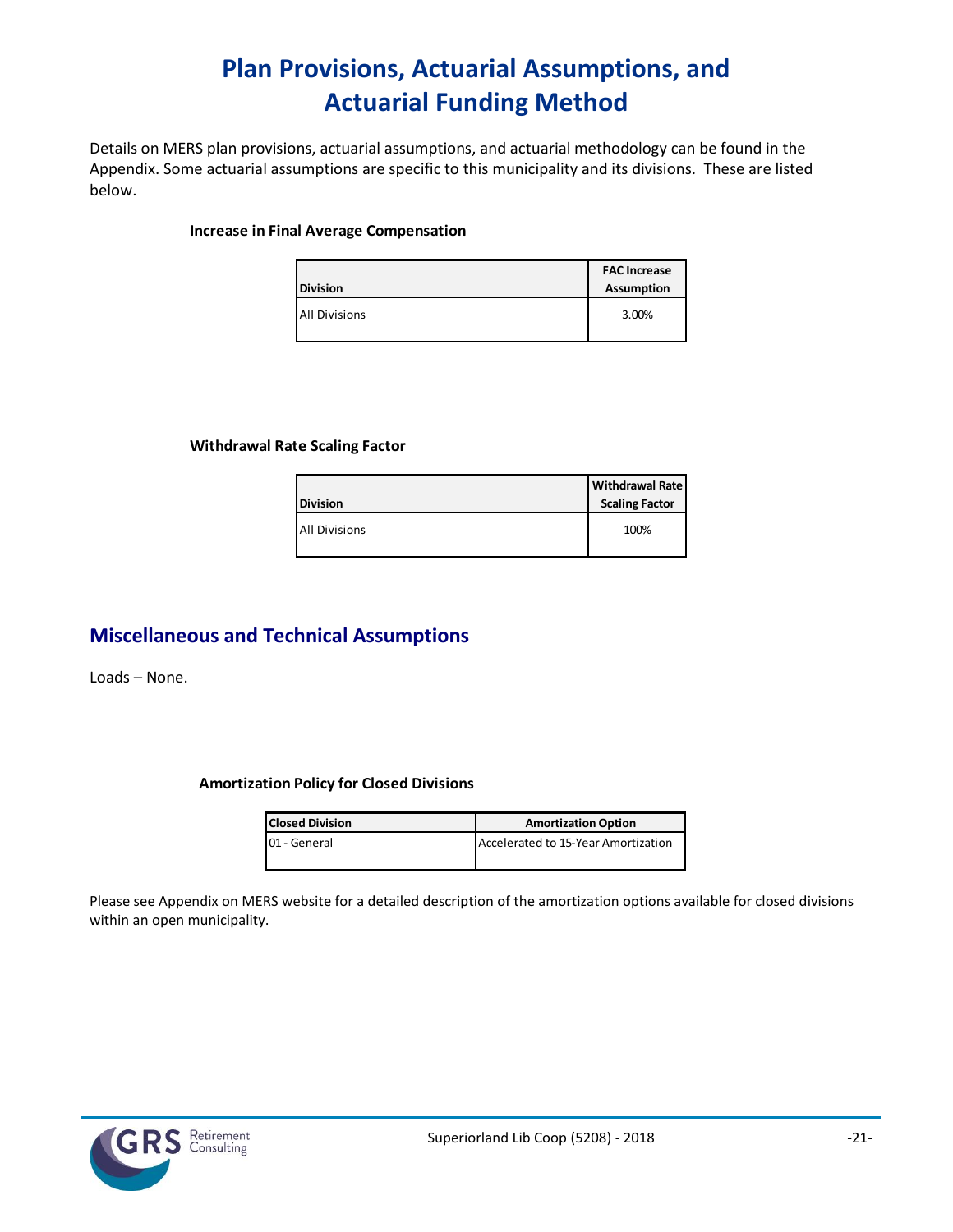# **Risk Commentary**

<span id="page-26-0"></span>Determination of the accrued liability, the employer contribution, and the funded ratio requires the use of assumptions regarding future economic and demographic experience. Risk measures, as illustrated in this report, are intended to aid in the understanding of the effects of future experience differing from the assumptions used in the course of the actuarial valuation. Risk measures may also help with illustrating the potential volatility in the accrued liability, the actuarially determined contribution and the funded ratio that result from the differences between actual experience and the actuarial assumptions.

Future actuarial measurements may differ significantly from the current measurements presented in this report due to such factors as the following: plan experience differing from that anticipated by the economic or demographic assumptions; changes in economic or demographic assumptions due to changing conditions; increases or decreases expected as part of the natural operation of the methodology used for these measurements (such as the end of an amortization period, or additional cost or contribution requirements based on the Plan's funded status); and changes in plan provisions or applicable law. The scope of an actuarial valuation does not include an analysis of the potential range of such future measurements.

Examples of risk that may reasonably be anticipated to significantly affect the plan's future financial condition include:

- **Investment Risk** actual investment returns may differ from the expected returns;
- **Asset/Liability Mismatch** changes in asset values may not match changes in liabilities, thereby altering the gap between the accrued liability and assets and consequently altering the funded status and contribution requirements;
- **Salary and Payroll Risk** actual salaries and total payroll may differ from expected, resulting in actual future accrued liability and contributions differing from expected;
- **Longevity Risk** members may live longer or shorter than expected and receive pensions for a period of time other than assumed; and
- **Other Demographic Risks –** members may terminate, retire or become disabled at times or with benefits other than assumed resulting in actual future accrued liability and contributions differing from expected.

The effects of certain trends in experience can generally be anticipated. For example, if the investment return since the most recent actuarial valuation is less (or more) than the assumed rate, the cost of the plan can be expected to increase (or decrease). Likewise if longevity is improving (or worsening), increases (or decreases) in cost can be anticipated.

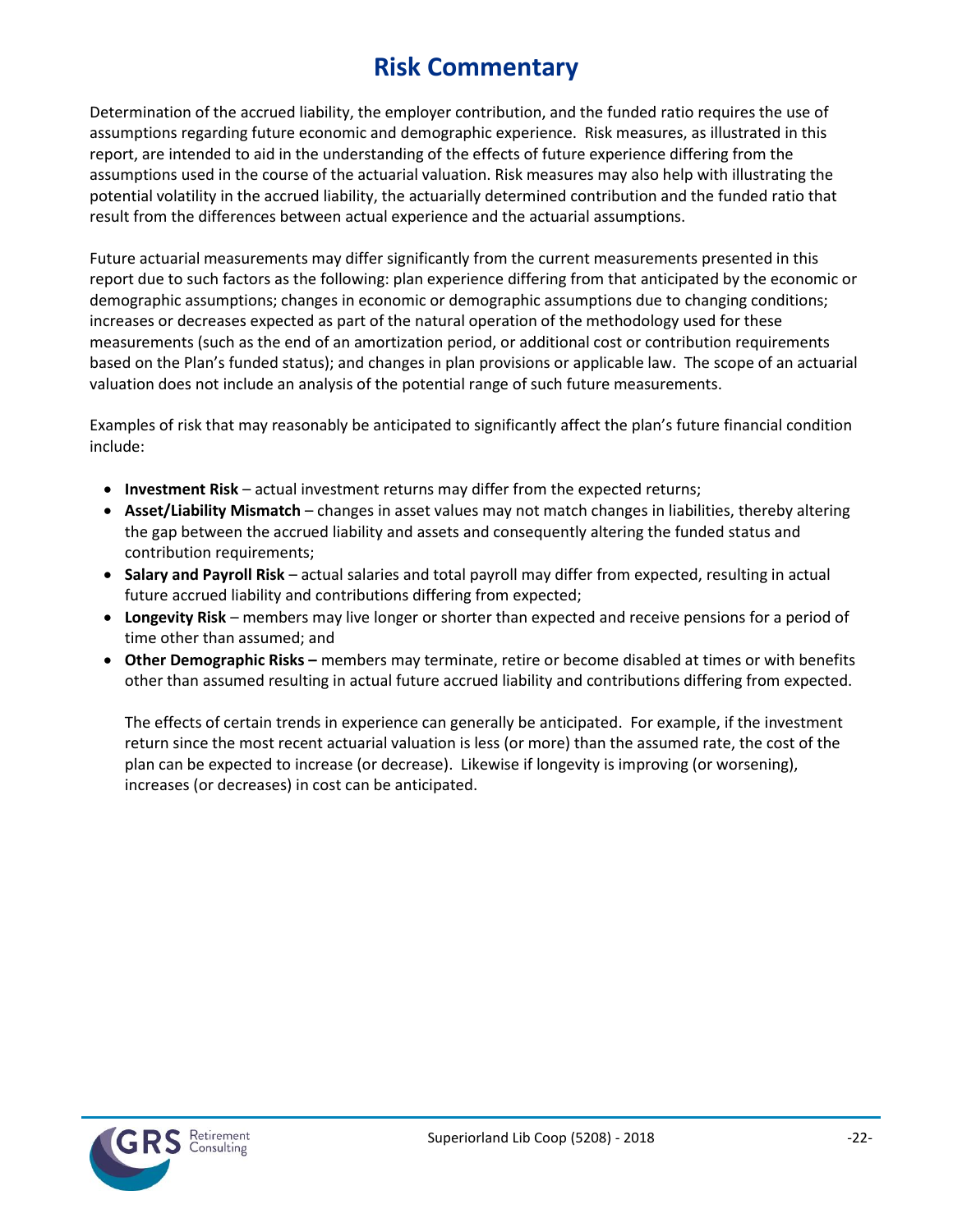#### **PLAN MATURITY MEASURES**

Risks facing a pension plan evolve over time. A young plan with virtually no investments and paying few benefits may experience little investment risk. An older plan with a large number of members in pay status and a significant trust may be much more exposed to investment risk. Generally accepted plan maturity measures include the following:

| 1. Ratio of the market value of assets to total payroll   |     |
|-----------------------------------------------------------|-----|
| 2. Ratio of actuarial accrued liability to payroll        | N/A |
| 3. Ratio of actives to retirees and beneficiaries         | 0.0 |
| 4. Ratio of market value of assets to benefit payments    | 8.8 |
| 5. Ratio of net cash flow to market value of assets (boy) |     |

#### **RATIO OF MARKET VALUE OF ASSETS TO TOTAL PAYROLL**

The relationship between assets and payroll is a useful indicator of the potential volatility of contributions. For example, if the market value of assets is 2.0 times the payroll, a return on assets 5% different than assumed would equal 10% of payroll. A higher (lower) or increasing (decreasing) level of this maturity measure generally indicates a higher (lower) or increasing (decreasing) volatility in plan sponsor contributions as a percentage of payroll.

#### **RATIO OF ACTUARIAL ACCRUED LIABILITY TO PAYROLL**

The relationship between actuarial accrued liability and payroll is a useful indicator of the potential volatility of contributions for a fully funded plan. A funding policy that targets a funded ratio of 100% is expected to result in the ratio of assets to payroll and the ratio of liability to payroll converging over time.

#### **RATIO OF ACTIVES TO RETIREES AND BENEFICIARIES**

A young plan with many active members and few retirees will have a high ratio of active to retirees. A mature open plan may have close to the same number of actives to retirees resulting in a ratio near 1.0. A super-mature or closed plan may have significantly more retirees than actives resulting in a ratio below 1.0.

#### **RATIO OF MARKET VALUE OF ASSETS TO BENEFIT PAYMENTS**

The MERS' Actuarial Policy requires a total minimum contribution equal to the excess (if any) of three times the expected annual benefit payments over the projected market value of assets as of the participating municipality or court's Fiscal Year for which the contribution applies. The ratio of market value of assets to benefit payments as of the valuation date provides an indication of whether the division is at risk for triggering the minimum contribution rule in the near term. If the division triggers this minimum contribution rule, the required employer contributions could increase dramatically relative to previous valuations.

#### **RATIO OF NET CASH FLOW TO MARKET VALUE OF ASSETS**

A positive net cash flow means contributions exceed benefits and expenses. A negative cash flow means existing funds are being used to make payments. A certain amount of negative net cash flow is generally expected to occur when benefits are prefunded through a qualified trust. Large negative net cash flows as a percent of assets may indicate a super-mature plan or a need for additional contributions.